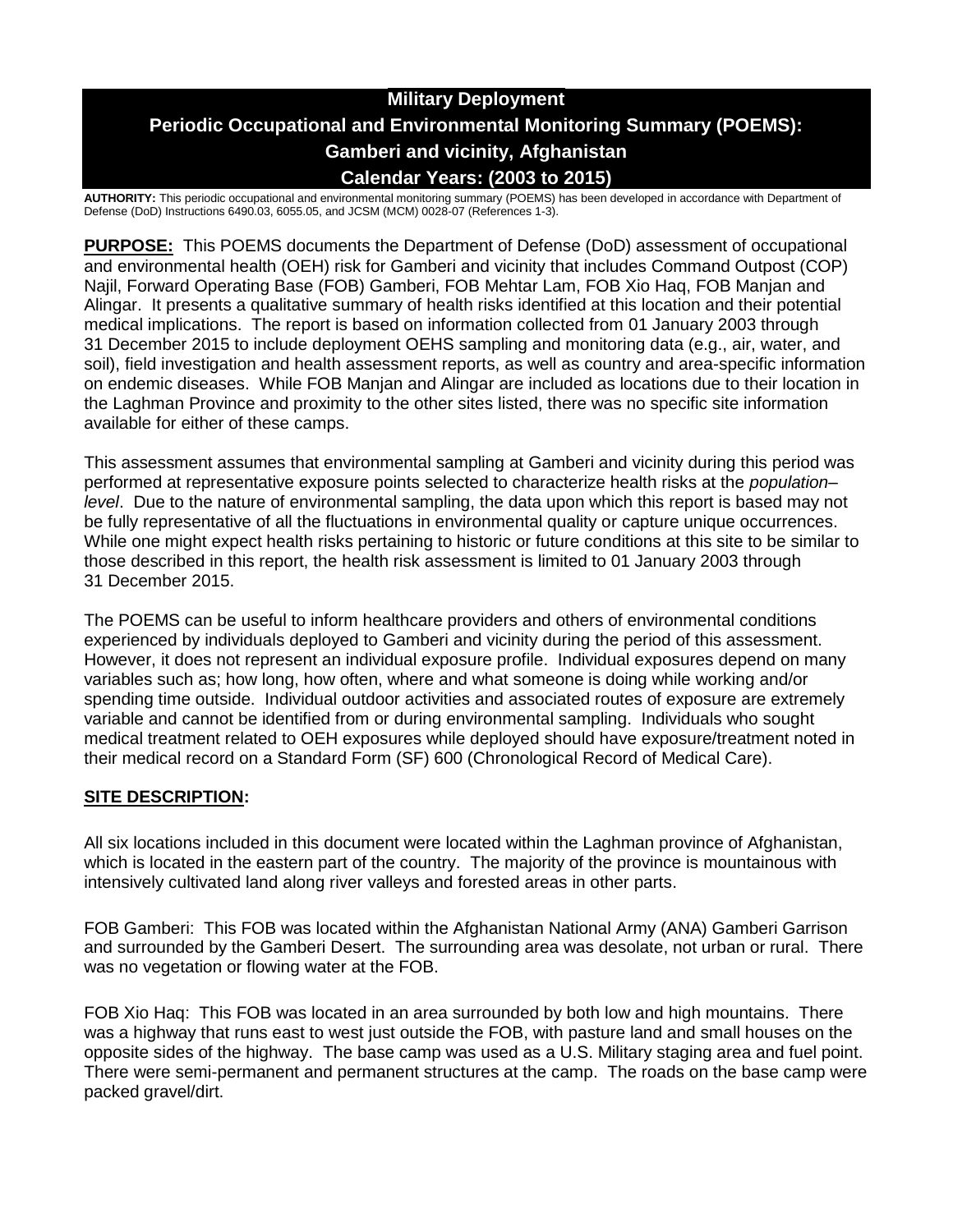FOB Mehtar Lam: This site was located in a rural mountainous region of the Laghman province. The FOB was used as a mission staging area and also used to support motor maintenance and fueling, life support needs, solid waste and waste water disposal. There were semi-permanent and permanent structures at the camp. The roads on the base camp were packed gravel/dirt.

COP Najil: This site was located in a mountain valley overlooking the Darya-Yeahsaan River. The COP was situated on the steep sloping terrain trending from the highest point (south) to the lowest point (north). The purpose of the COP was to provide force protection for the northern reaches of Laghman Province. There were semi-permanent and permanent structures at the camp. The roads on the base camp were unpaved and gravel.

There was no additional specific camp information available for Camp Alingar or Camp Manjan.

**SUMMARY:** Conditions that may pose a Moderate or greater health risk are summarized in Table 1. Table 2 provides population based risk estimates for identified OEH conditions at Gamberi and vicinity. As indicated in the detailed sections that follow Table 2, controls established to reduce health risk were factored into this assessment. In some cases, e.g., ambient air, specific controls are noted, but not routinely available/feasible.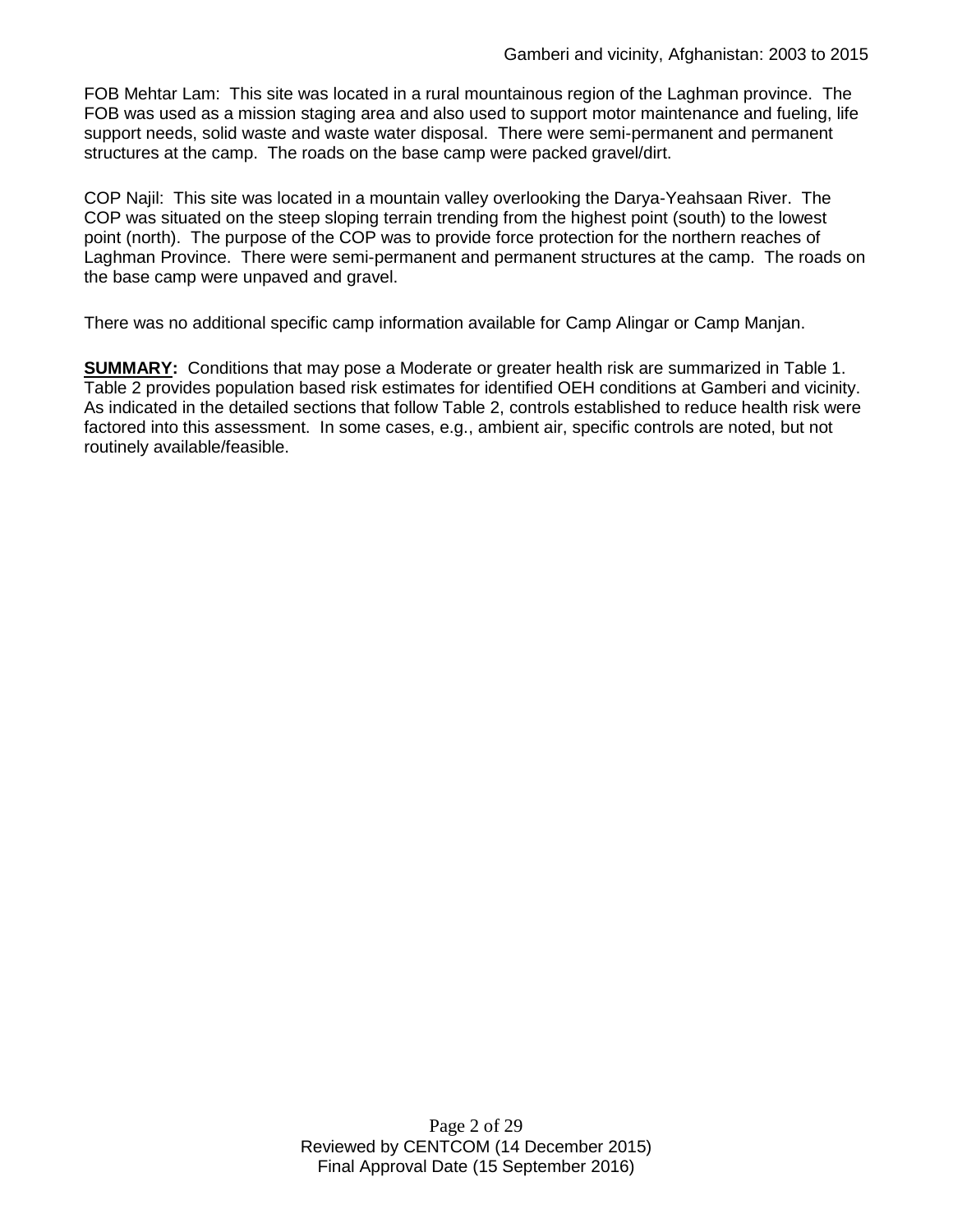### **Table 1: Summary of Occupational and Environmental Conditions with MODERATE or Greater Health Risk**

#### *Short-term health risks & medical implications:*

The following hazards may be associated with potential acute health effects in some personnel during deployment at Gamberi and vicinity that includes FOB Gamberi, FOB Mehtar Lam, FOB Xio Haq, COP Najil, Camp Manjan and FOB Alingar:

Food/waterborne diseases (e.g., bacterial diarrhea, hepatitis A, typhoid/paratyphoid fever, diarrhea-cholera, diarrheaprotozoal, brucellosis, hepatitis E); other endemic diseases (malaria, cutaneous leishmaniasis (acute), Crimean-Congo hemorrhagic fever, sandfly fever, scrub typhus(mite-borne), leptospirosis, Tuberculosis (TB), rabies, anthrax, Q fever); and heat stress. For food/waterborne diseases (e.g., bacterial diarrhea, hepatitis A, typhoid/paratyphoid fever, diarrhea-cholera, diarrhea-protozoal, brucellosis, hepatitis E), if ingesting local food and water, the health effects can temporarily incapacitate personnel (diarrhea) or result in prolonged illness (hepatitis A, typhoid/paratyphoid fever, brucellosis, hepatitis E). Risks from food/waterborne diseases may have been reduced with preventive medicine controls and mitigation, which includes hepatitis A and typhoid fever vaccinations and only drinking from approved water sources in accordance with standing CENTCOM policy. For other vector-borne endemic diseases (malaria, cutaneous leishmaniasis (acute), Crimean-Congo hemorrhagic fever, sandfly fever, scrub typhus (mite-borne), these diseases may constitute a significant risk due to exposure to biting vectors; risk reduced to 'Low' by proper wear of the treated uniform, application of repellent to exposed skin, bed net use, and appropriate chemoprophylaxis, as well as minimizing areas of standing water and other vectorbreeding areas. For water contact diseases (leptospirosis) activities involving extensive contact with surface water increase risk. For respiratory diseases (TB), personnel in close-quarter conditions could have been at risk for person-to-person spread. Animal contact diseases (rabies, anthrax, Q fever), pose year-round risk. For heat stress, risk can be greater during months of May through October, and greater for susceptible persons including those older than 45, of low fitness level, unacclimatized, or with underlying medical conditions, and those under operational constraints (equipment, PPE, vehicles). Risks from heat stress may have been reduced with preventive medicine controls, work-rest cycles, proper hydration and nutrition, and mitigation.

Air quality: For inhalable coarse particulate matter less than 10 micrometers in diameter (PM<sub>10</sub>), the PM<sub>10</sub> overall short-term health risk was not evaluated due to insufficient data. For inhalable fine particulate matter less than 2.5 micrometers in diameter ( $PM_{2.5}$ ), the PM<sub>2.5</sub> overall short-term health risk was not evaluated due to insufficient data. However, the entire Gamberi and vicinity area is an arid and dust-prone desert environment, also subject to vehicle traffic. Consequently, exposures to PM<sub>10</sub> and PM<sub>2.5</sub> may vary, as conditions may vary, and may result in mild to more serious short-term health effects (e.g., eye, nose or throat and lung irritation) in some personnel while at this site, particularly exposures to high levels of dust such as during high winds or dust storms. For  $PM_{10}$  and  $PM_{2.5}$ , certain subgroups of the deployed forces (e.g., those with pre-existing asthma/cardio-pulmonary conditions) are at greatest risk of developing notable health effects. Burn pits/burn barrels were reported in operation at FOB Mehtar Lam, COP Najil, FOB Xio Haq, and FOB Gamberi. For Gamberi and vicinity, the PM<sub>10</sub> and the PM<sub>2.5</sub> overall short-term health risks specifically for burn pits/burn barrels were not evaluated due to 'no and/or insufficient environmental samples collected near burn pits/burn barrels provided for analysis' – see Section 10.7. Where burn pits and burn barrels exist, exposures may vary, and exposures to high levels of  $PM_{10}$  and  $PM_{2.5}$ from smoke may result in mild to more serious short-term health effects (e.g., eye, nose or throat and lung irritation) in some personnel and certain subgroups. Although most short-term health effects from exposure to particulate matter and burn pit smoke should have resolved post-deployment, providers should be prepared to consider the relationship between deployment exposures and current complaints. Some individuals may have sought treatment for acute respiratory irritation. Personnel who reported with symptoms or required treatment while at site(s) with burn pit activity should have exposure and treatment noted in medical record (e.g., electronic medical record and/or on a Standard Form (SF) 600 (*Chronological Record of Medical Care*).

#### *Long-term health risks & medical implications:*

The following hazards may be associated with potential chronic health effects in some personnel during deployment at Gamberi and vicinity that includes FOB Gamberi, FOB Mehtar Lam, FOB Xio Haq, COP Najil, Camp Manjan and FOB Alingar:

For continuous noise exposure, the long-term risk was 'High to Low'; risk may have been reduced by appropriate hearing protection used by personnel in higher risk areas (around major sources of continuous noise such as flightline and landing zone (e.g., helicopters) and power production (e.g., generators)).

Air quality: For inhalable fine particulate matter less than 2.5 micrometers in diameter ( $PM_{2.5}$ ), the overall long-term health risk was not evaluated due to insufficient data. Inhalable coarse particulate matter less than 10 micrometers in diameter  $(PM_{10})$  was not evaluated for long-term health risk due to no available health guidelines. However, the entire Gamberi and vicinity area is an arid and dust-prone desert environment, also subject to vehicle traffic, and conditions may have varied. Burn pits/burn barrels were reported in operation at FOB Mehtar Lam, COP Najil, FOB Xio Haq, and FOB Gamberi. The  $PM_{10}$  and the PM<sub>2.5</sub> overall long-term health risks were not evaluated at the burn pit/burn barrel locations at Gamberi and vicinity due to 'no and/or insufficient environmental samples collected near burn pits/burn barrels provided for analysis' and

> Page 3 of 29 Reviewed by CENTCOM (14 December 2015) Final Approval Date (15 September 2016)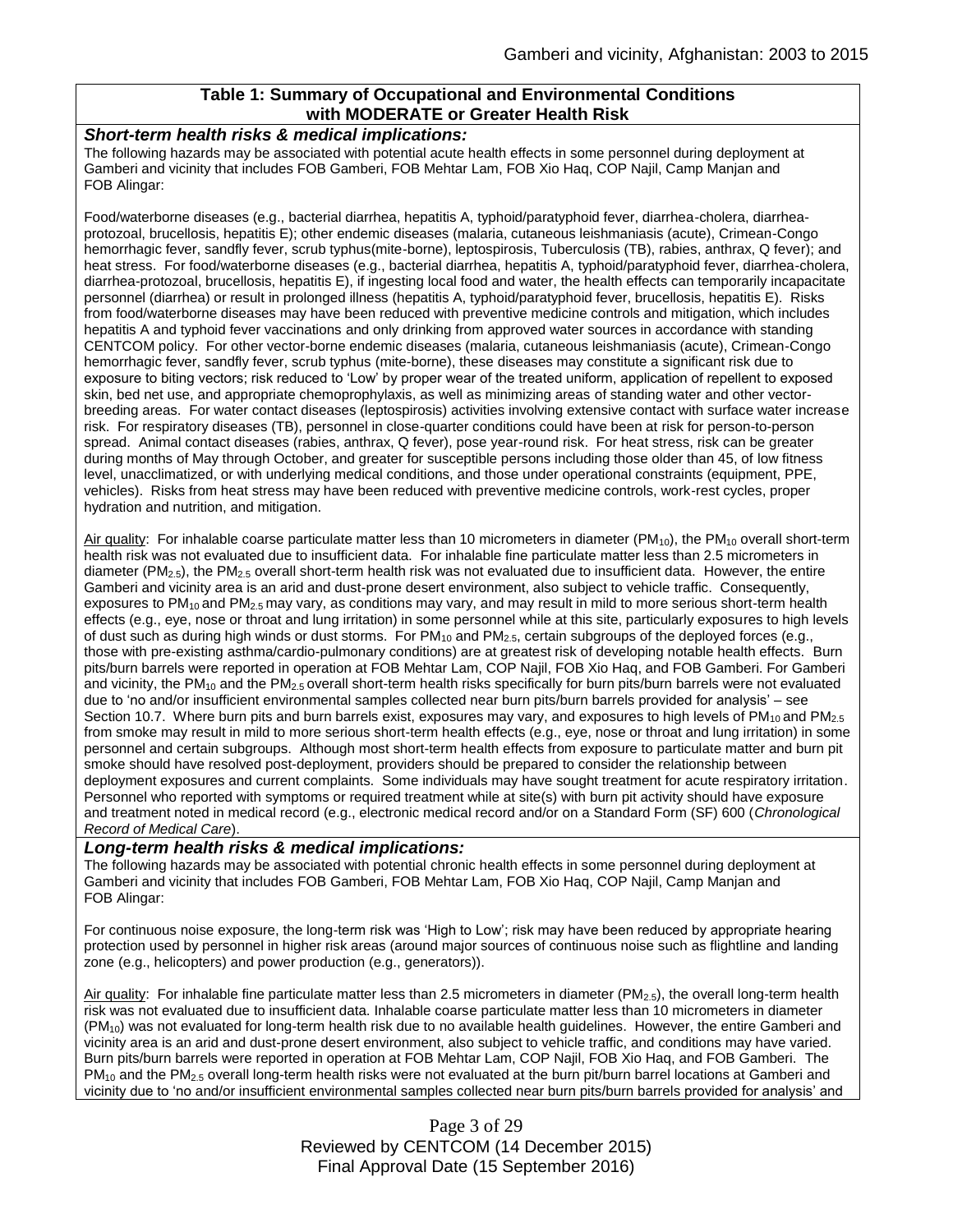due to no available health guidelines for PM<sub>10</sub> - see Section 10.7. However, burn pit/burn barrels exposures may vary, as conditions may have varied. For inhalational exposure to high levels of dust containing  $PM_{10}$  and  $PM_{2.5}$ , such as during high winds or dust storms, and for exposures to burn pit and burn barrel smoke, it is considered possible that some otherwise healthy personnel, who were exposed for a long-term period to dust and particulate matter, could develop certain health conditions (e.g., reduced lung function, cardiopulmonary disease). Personnel with a history of asthma or cardiopulmonary disease could potentially be more likely to develop such chronic health conditions. While the dust and particulate matter exposures and exposures to burn pits are acknowledged, at this time there were no specific recommended, postdeployment medical surveillance evaluations or treatments. Providers should still consider overall individual health status (e.g., any underlying conditions/susceptibilities) and any potential unique individual exposures (such as burn pits/barrels, incinerators, occupational or specific personal dosimeter data) when assessing individual concerns. Certain individuals may need to be followed/evaluated for specific occupational exposures/injuries (e.g., annual audiograms as part of the medical surveillance for those enrolled in the Hearing Conservation Program; and personnel covered by Respiratory Protection Program and/or Hazardous Waste/Emergency Responders Medical Surveillance).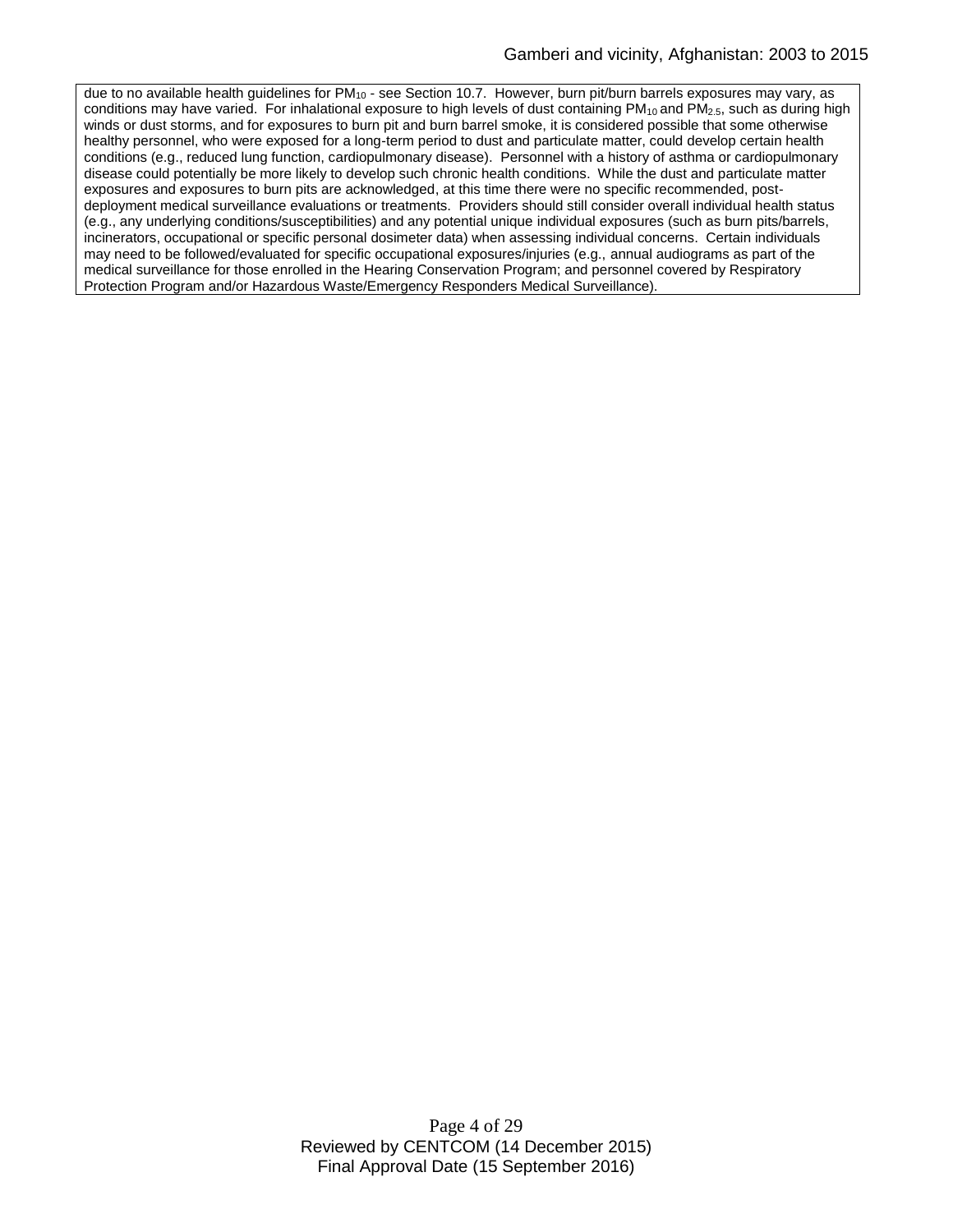| Source of<br><b>Identified Health</b><br>Risk <sup>3</sup>                        | Unmitigated Health Risk Estimate <sup>4</sup>                                                                                                                                                                                                                                                                                                                                                                                                            | <b>Control Measures</b><br>Implemented                                                                                                                 | <b>Residual Health Risk Estimate<sup>4</sup></b>                                                                                                                                                                                                                                                                                                                                                                                                         |
|-----------------------------------------------------------------------------------|----------------------------------------------------------------------------------------------------------------------------------------------------------------------------------------------------------------------------------------------------------------------------------------------------------------------------------------------------------------------------------------------------------------------------------------------------------|--------------------------------------------------------------------------------------------------------------------------------------------------------|----------------------------------------------------------------------------------------------------------------------------------------------------------------------------------------------------------------------------------------------------------------------------------------------------------------------------------------------------------------------------------------------------------------------------------------------------------|
| <b>AIR</b>                                                                        |                                                                                                                                                                                                                                                                                                                                                                                                                                                          |                                                                                                                                                        |                                                                                                                                                                                                                                                                                                                                                                                                                                                          |
| Particulate<br>matter less than<br>10 micrometers<br>in diameter<br>$(PM_{10})$   | Short-term: Insufficient data were<br>available for health risk analysis. Daily<br>levels vary; acute health effects (e.g.,<br>upper respiratory tract irritation) more<br>pronounced during peak days. More<br>serious effects are possible in<br>susceptible persons (e.g., those with<br>asthma/existing respiratory diseases).<br>Long-term: No health guidelines and<br>insufficient data were available for<br>health risk analysis.               | Limiting strenuous<br>physical activities when air<br>quality is especially poor;<br>and actions such as<br>closing tent flaps,<br>windows, and doors. | Short-term: Insufficient data were<br>available for health risk analysis. Daily<br>levels vary; acute health effects (e.g.,<br>upper respiratory tract irritation) more<br>pronounced during peak days. More<br>serious effects are possible in<br>susceptible persons (e.g., those with<br>asthma/existing respiratory diseases)<br>Long-term: No health guidelines and<br>insufficient data were available for<br>health risk analysis.                |
| Particulate<br>matter less than<br>2.5 micrometers<br>in diameter<br>$(PM_{2.5})$ | Short-term: Insufficient data were<br>available for health risk analysis. A<br>majority of the time mild acute (short<br>term) health effects are anticipated;<br>certain peak levels may produce mild<br>eye, nose, or throat irritation in some<br>personnel and pre-existing health<br>conditions (e.g., asthma, or<br>cardiopulmonary diseases) may be<br>exacerbated.<br>Long-term: Insufficient data were<br>available for health risk analysis. A | Limiting strenuous<br>physical activities when air<br>quality is especially poor;<br>and actions such as<br>closing tent flaps,<br>windows, and doors. | Short-term: Insufficient data were<br>available for health risk analysis. A<br>majority of the time mild acute (short<br>term) health effects are anticipated;<br>certain peak levels may produce mild<br>eye, nose, or throat irritation in some<br>personnel and pre-existing health<br>conditions (e.g., asthma, or<br>cardiopulmonary diseases) may be<br>exacerbated.<br>Long-term: Insufficient data were<br>available for health risk analysis. A |
|                                                                                   | small percentage of personnel may be<br>at increased risk for developing<br>chronic conditions, particularly those<br>more susceptible to acute effects (e.g.,<br>those with asthma/pre-existing<br>respiratory diseases).                                                                                                                                                                                                                               |                                                                                                                                                        | small percentage of personnel may be<br>at increased risk for developing<br>chronic conditions, particularly those<br>more susceptible to acute effects (e.g.,<br>those with asthma/pre-existing<br>respiratory diseases).                                                                                                                                                                                                                               |
| Metals                                                                            | Short-term: Not enough data available                                                                                                                                                                                                                                                                                                                                                                                                                    |                                                                                                                                                        | Short-term: Not enough data available                                                                                                                                                                                                                                                                                                                                                                                                                    |
|                                                                                   | Long-term: Not enough data available.                                                                                                                                                                                                                                                                                                                                                                                                                    |                                                                                                                                                        | Long-term: Not enough data available.                                                                                                                                                                                                                                                                                                                                                                                                                    |
| Volatile Organic<br>Compounds                                                     | Short-term: Not enough data available                                                                                                                                                                                                                                                                                                                                                                                                                    |                                                                                                                                                        | Short-term: Not enough data available                                                                                                                                                                                                                                                                                                                                                                                                                    |
| (VOC)                                                                             | Long-term: No enough data available                                                                                                                                                                                                                                                                                                                                                                                                                      |                                                                                                                                                        | Long-term: Not enough data available                                                                                                                                                                                                                                                                                                                                                                                                                     |
| <b>SOIL</b>                                                                       |                                                                                                                                                                                                                                                                                                                                                                                                                                                          |                                                                                                                                                        |                                                                                                                                                                                                                                                                                                                                                                                                                                                          |
| <b>Metals</b>                                                                     | Short-term: Not an identified source of<br>health risk.                                                                                                                                                                                                                                                                                                                                                                                                  |                                                                                                                                                        | Short-term: Not an identified source of<br>health risk.                                                                                                                                                                                                                                                                                                                                                                                                  |
|                                                                                   | Long-term: No data available                                                                                                                                                                                                                                                                                                                                                                                                                             |                                                                                                                                                        | Long-term: No data available                                                                                                                                                                                                                                                                                                                                                                                                                             |
| Organic<br>Compounds                                                              | Short-term: Not an identified source of<br>health risk.                                                                                                                                                                                                                                                                                                                                                                                                  |                                                                                                                                                        | Short-term: Not an identified source of<br>health risk.                                                                                                                                                                                                                                                                                                                                                                                                  |
|                                                                                   | Long-term: No data available                                                                                                                                                                                                                                                                                                                                                                                                                             |                                                                                                                                                        | Long-term: No data available                                                                                                                                                                                                                                                                                                                                                                                                                             |
| Inorganic<br>Compounds                                                            | Short-term: Not an identified source of<br>health risk.                                                                                                                                                                                                                                                                                                                                                                                                  |                                                                                                                                                        | Short-term: Not an identified source of<br>health risk.                                                                                                                                                                                                                                                                                                                                                                                                  |
|                                                                                   | Long-term: No data available                                                                                                                                                                                                                                                                                                                                                                                                                             |                                                                                                                                                        | Long-term: No data available                                                                                                                                                                                                                                                                                                                                                                                                                             |
| <b>Water</b>                                                                      |                                                                                                                                                                                                                                                                                                                                                                                                                                                          |                                                                                                                                                        |                                                                                                                                                                                                                                                                                                                                                                                                                                                          |
| <b>Consumed Water</b><br>(Water Used for<br>Drinking)                             | Short-term: no short term hazards<br>based on the available data.                                                                                                                                                                                                                                                                                                                                                                                        | Army Public Health Center<br>(APHC) former U.S. Army<br>Veterinary Command<br>(VETCOM) approved<br>bottled water and potable                           | Short-term: no short term hazards<br>based on the available data.                                                                                                                                                                                                                                                                                                                                                                                        |
|                                                                                   | Long-term: no long term hazards<br>based on the available data.                                                                                                                                                                                                                                                                                                                                                                                          |                                                                                                                                                        | Long-term: no short term hazards<br>based on the available data.                                                                                                                                                                                                                                                                                                                                                                                         |

# **Table 2. Population-Based Health Risk Estimates – Gamberi and vicinity that includes FOB Gamberi, FOB Mehtar Lam, FOB Xio Haq, FOB Manjan, FOB Alingar, and COP Najil1, 2**

Page 5 of 29 Reviewed by CENTCOM (14 December 2015) Final Approval Date (15 September 2016)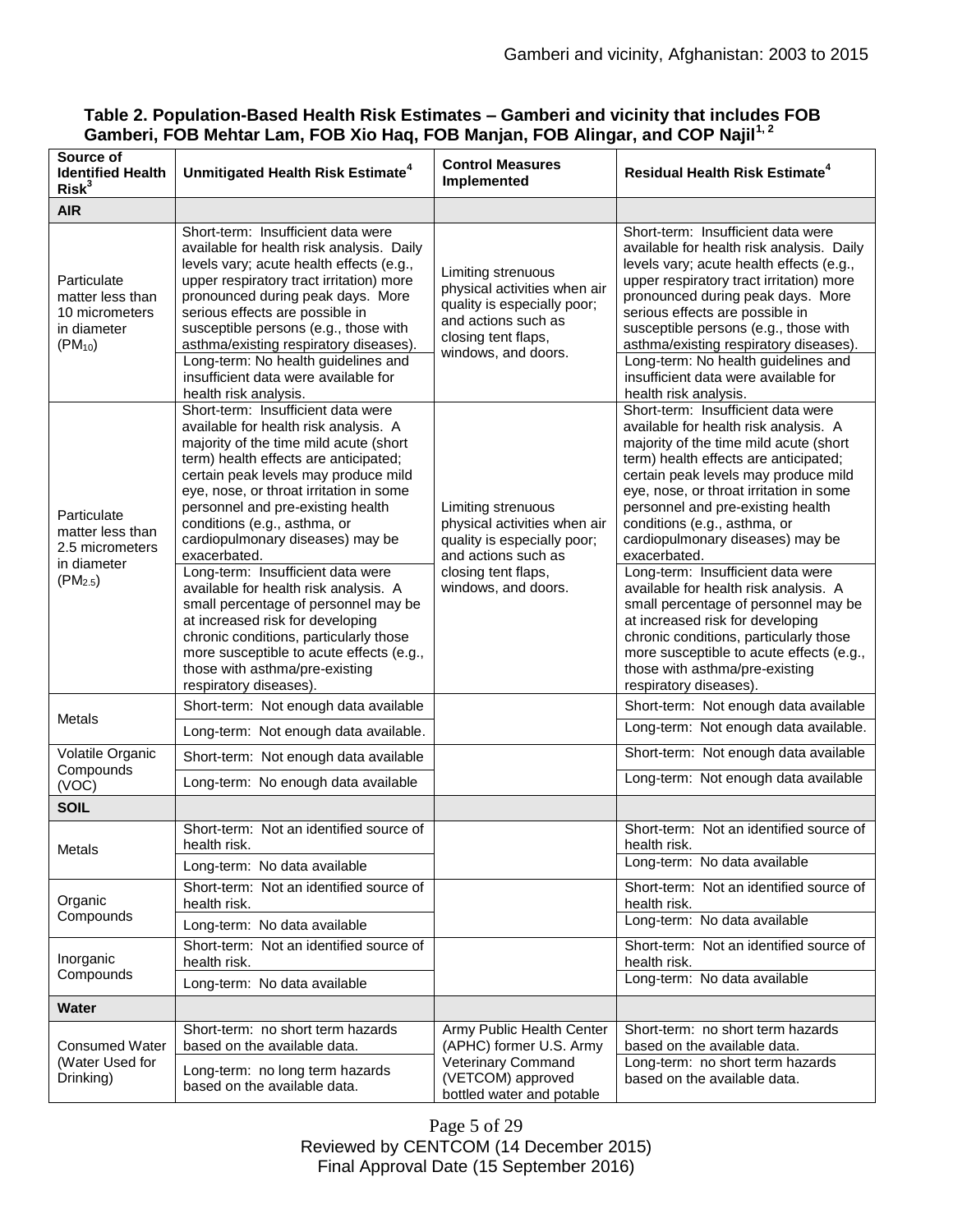| Source of<br><b>Identified Health</b><br>Risk <sup>3</sup>       | Unmitigated Health Risk Estimate <sup>4</sup>                                                                                                                                                                                                                                                                                                                                                  | <b>Control Measures</b><br>Implemented                                                                                                                                                                                                                                                                                                                                                    | <b>Residual Health Risk Estimate<sup>4</sup></b>                                                                                         |
|------------------------------------------------------------------|------------------------------------------------------------------------------------------------------------------------------------------------------------------------------------------------------------------------------------------------------------------------------------------------------------------------------------------------------------------------------------------------|-------------------------------------------------------------------------------------------------------------------------------------------------------------------------------------------------------------------------------------------------------------------------------------------------------------------------------------------------------------------------------------------|------------------------------------------------------------------------------------------------------------------------------------------|
|                                                                  |                                                                                                                                                                                                                                                                                                                                                                                                | water only from approved<br>water sources                                                                                                                                                                                                                                                                                                                                                 |                                                                                                                                          |
| Water for Other<br>Purposes                                      | Short-term: Not enough data available                                                                                                                                                                                                                                                                                                                                                          | Water treated in<br>accordance with<br>standards applicable to its<br>intended use                                                                                                                                                                                                                                                                                                        | Short-term: Not enough data available                                                                                                    |
|                                                                  | Long-term: Not enough data available                                                                                                                                                                                                                                                                                                                                                           |                                                                                                                                                                                                                                                                                                                                                                                           | Long-term: Not enough data available                                                                                                     |
| <b>ENDEMIC</b><br><b>DISEASE</b>                                 |                                                                                                                                                                                                                                                                                                                                                                                                |                                                                                                                                                                                                                                                                                                                                                                                           |                                                                                                                                          |
| Food<br>borne/Waterborne<br>(e.g., diarrhea-<br>bacteriological) | Short-term: Variable; High (bacterial<br>diarrhea, hepatitis A, typhoid fever) to<br>Moderate (diarrhea-cholera, diarrhea-<br>protozoal, brucellosis, hepatitis E) to<br>Low (polio) if ingesting local<br>food/water, the health effects can<br>temporarily incapacitate personnel<br>(diarrhea) or result in prolonged illness<br>(hepatitis A, Typhoid fever, hepatitis E,<br>brucellosis). | Preventive measures<br>include Hepatitis A and<br>Typhoid fever vaccination<br>and consumption of food<br>and water only from<br>approved sources.                                                                                                                                                                                                                                        | Short-term: Low to none                                                                                                                  |
|                                                                  | Long-term: none identified                                                                                                                                                                                                                                                                                                                                                                     |                                                                                                                                                                                                                                                                                                                                                                                           | Long-term: No data available                                                                                                             |
| Arthropod Vector<br><b>Borne</b>                                 | Short-term: Variable; High for malaria,<br>Moderate for leishmaniasis -<br>cutaneous (acute), Crimean-Congo<br>hemorrhagic fever, sandfly fever,<br>typhus-miteborne; and Low for, the<br>plague and West Nile fever.                                                                                                                                                                          | Preventive measures<br>include proper wear of<br>treated uniform,<br>application of repellent to<br>exposed skin, bed net<br>use, minimizing areas of<br>standing water and<br>appropriate<br>chemoprophylaxis.                                                                                                                                                                           | Short-term: Low                                                                                                                          |
|                                                                  | Long-term: Low for Leishmaniasis-<br>visceral infection.                                                                                                                                                                                                                                                                                                                                       |                                                                                                                                                                                                                                                                                                                                                                                           | Long-term: No data available                                                                                                             |
| Water-Contact<br>(e.g. wading,<br>swimming)                      | Short-term: Moderate for leptospirosis                                                                                                                                                                                                                                                                                                                                                         | Recreational swimming in<br>surface waters not likely in                                                                                                                                                                                                                                                                                                                                  | Short-term: Low for leptospirosis.                                                                                                       |
|                                                                  | Long-term: No data available                                                                                                                                                                                                                                                                                                                                                                   | this area of Afghanistan<br>during this time period.                                                                                                                                                                                                                                                                                                                                      | Long-term: No data available                                                                                                             |
| Respiratory                                                      | Short-term: Variable; Moderate for<br>tuberculosis (TB) and Low for<br>meningococcal meningitis.                                                                                                                                                                                                                                                                                               | Providing adequate living<br>and work space; medical                                                                                                                                                                                                                                                                                                                                      | Short-term: Low                                                                                                                          |
|                                                                  | Long-term: No data available                                                                                                                                                                                                                                                                                                                                                                   | screening; vaccination.                                                                                                                                                                                                                                                                                                                                                                   | Long-term: No data available                                                                                                             |
| <b>Animal Contact</b>                                            | Short-term: Variable; Moderate for<br>rabies, anthrax, Q-fever; low for H5N1<br>avian influenza.                                                                                                                                                                                                                                                                                               | Prohibiting contact with,<br>adoption, or feeding of<br>feral animals IAW U.S.<br><b>Central Command</b><br>(CENTCOM) General<br>Order (GO) 1B. Risks are<br>further reduced in the<br>event of assessed contact<br>by prompt post-exposure<br>rabies prophylaxis IAW<br>The Center for Disease<br>Control's (CDC) Advisory<br>Committee on<br><b>Immunization Practices</b><br>guidance. | Short-term: No data available                                                                                                            |
|                                                                  | Long-term: Low (Rabies)                                                                                                                                                                                                                                                                                                                                                                        |                                                                                                                                                                                                                                                                                                                                                                                           | Long-term: No data available                                                                                                             |
| <b>VENOMOUS</b><br>ANIMAL/<br><b>INSECTS</b>                     |                                                                                                                                                                                                                                                                                                                                                                                                |                                                                                                                                                                                                                                                                                                                                                                                           |                                                                                                                                          |
| Snakes,<br>scorpions, and<br>spiders                             | Short-term: Low; If encountered,<br>effects of venom vary with species<br>from mild localized swelling to<br>potentially lethal effects                                                                                                                                                                                                                                                        | Risk reduced by avoiding<br>contact, proper wear of<br>uniform (especially<br>footwear), and proper and                                                                                                                                                                                                                                                                                   | Short-term: Low; If encountered,<br>effects of venom vary with species<br>from mild localized swelling to<br>potentially lethal effects. |

Page 6 of 29 Reviewed by CENTCOM (14 December 2015) Final Approval Date (15 September 2016)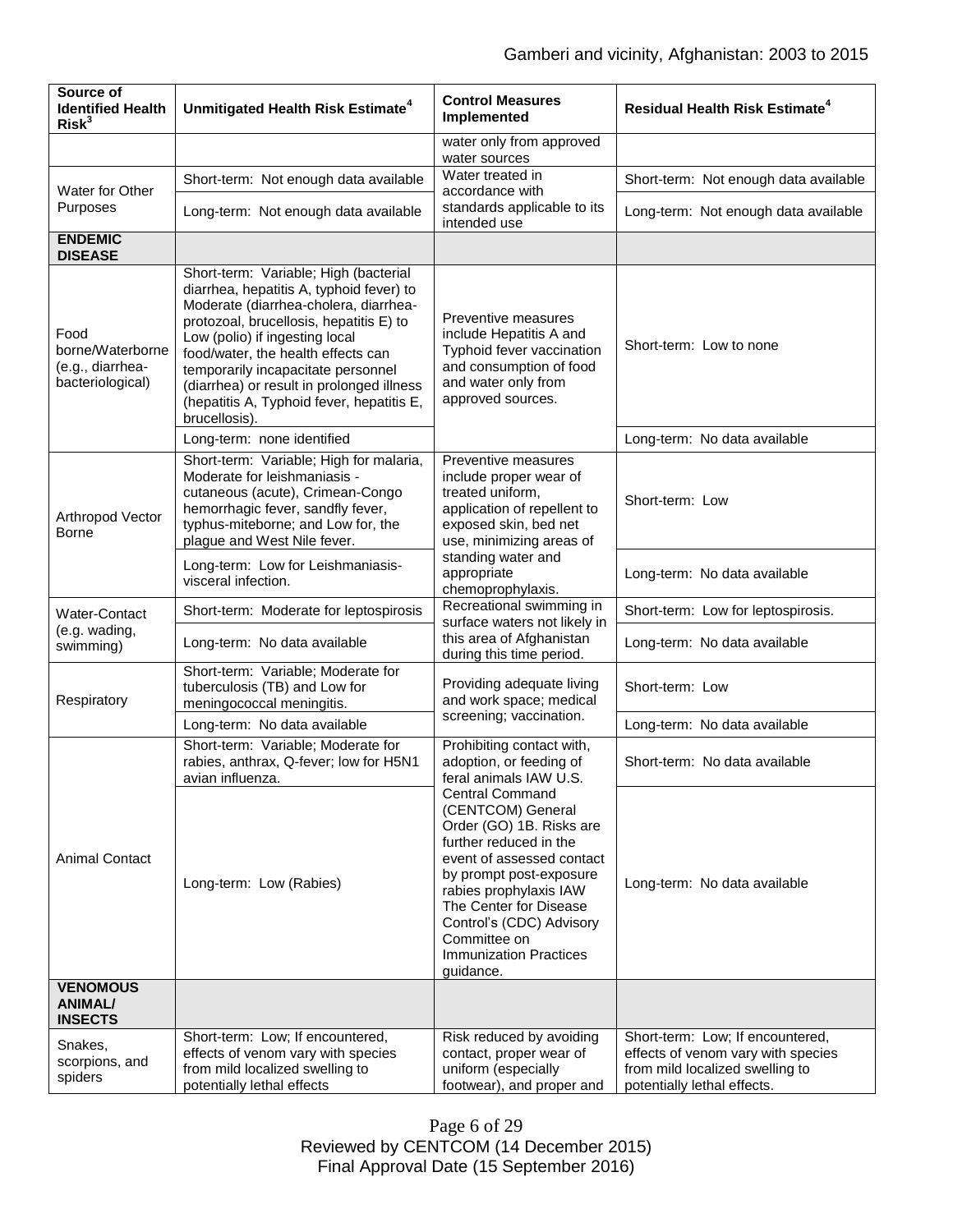| Source of<br><b>Identified Health</b><br>Risk <sup>3</sup> | Unmitigated Health Risk Estimate <sup>4</sup>                                                                                                                                                                                                                                                                                                                                                                                                                                                                                                                                                                                                                                                                                        | <b>Control Measures</b><br>Implemented                                                                                                                                                                                                  | <b>Residual Health Risk Estimate<sup>4</sup></b>                                                                                                                                                                                                                                                                                                                                                                                                                                                                                                                                                                                                                                                                                               |
|------------------------------------------------------------|--------------------------------------------------------------------------------------------------------------------------------------------------------------------------------------------------------------------------------------------------------------------------------------------------------------------------------------------------------------------------------------------------------------------------------------------------------------------------------------------------------------------------------------------------------------------------------------------------------------------------------------------------------------------------------------------------------------------------------------|-----------------------------------------------------------------------------------------------------------------------------------------------------------------------------------------------------------------------------------------|------------------------------------------------------------------------------------------------------------------------------------------------------------------------------------------------------------------------------------------------------------------------------------------------------------------------------------------------------------------------------------------------------------------------------------------------------------------------------------------------------------------------------------------------------------------------------------------------------------------------------------------------------------------------------------------------------------------------------------------------|
|                                                            | Long-term: No data available                                                                                                                                                                                                                                                                                                                                                                                                                                                                                                                                                                                                                                                                                                         | timely treatment.                                                                                                                                                                                                                       | Long-term: No data available                                                                                                                                                                                                                                                                                                                                                                                                                                                                                                                                                                                                                                                                                                                   |
| <b>HEAT/COLD</b><br><b>STRESS</b>                          |                                                                                                                                                                                                                                                                                                                                                                                                                                                                                                                                                                                                                                                                                                                                      |                                                                                                                                                                                                                                         |                                                                                                                                                                                                                                                                                                                                                                                                                                                                                                                                                                                                                                                                                                                                                |
| Heat                                                       | Short-term: Variable; Risk of heat<br>injury is moderate to High for May-<br>September, and Low from October -<br>April.<br>Long-term: Low, The long-term risk<br>was Low. However, the risk may be<br>greater to certain susceptible persons-<br>those older (i.e., greater than 45                                                                                                                                                                                                                                                                                                                                                                                                                                                 | Work-rest cycles, proper<br>hydration and nutrition,<br>and Wet Bulb Globe<br>Temperature (WBGT)<br>monitoring.                                                                                                                         | Short-term: low. However, the risk<br>may be greater to certain susceptible<br>persons-those older (i.e., greater than<br>45 years), in lesser physical shape, or<br>with underlying medical/health<br>conditions.<br>Long-term: Low, The long-term risk is<br>Low. However, the risk may be<br>greater to certain susceptible persons-<br>those older (i.e., greater than 45                                                                                                                                                                                                                                                                                                                                                                  |
|                                                            | years), in lesser physical shape, or<br>with underlying medical/health<br>conditions.                                                                                                                                                                                                                                                                                                                                                                                                                                                                                                                                                                                                                                                |                                                                                                                                                                                                                                         | years), in lesser physical shape, or<br>with underlying medical/health<br>conditions.                                                                                                                                                                                                                                                                                                                                                                                                                                                                                                                                                                                                                                                          |
|                                                            | Short-term: Low risk of cold<br>stress/injury.                                                                                                                                                                                                                                                                                                                                                                                                                                                                                                                                                                                                                                                                                       | Risks from cold stress<br>reduced with protective                                                                                                                                                                                       | Short-term: Low risk of cold<br>stress/injury.                                                                                                                                                                                                                                                                                                                                                                                                                                                                                                                                                                                                                                                                                                 |
| Cold                                                       | Long-term: Low; Long-term health<br>implications from cold injuries are rare<br>but can occur, especially from more<br>serious injuries such as frost bite.                                                                                                                                                                                                                                                                                                                                                                                                                                                                                                                                                                          | measures such as use of<br>the buddy system, limiting<br>exposure during cold<br>weather, proper hydration<br>and nutrition, and proper<br>wear of issued protective<br>clothing.                                                       | Long-term: Low; Long-term health<br>implications from cold injuries are rare<br>but can occur, especially from more<br>serious injuries such as frost bite.                                                                                                                                                                                                                                                                                                                                                                                                                                                                                                                                                                                    |
| <b>NOISE</b>                                               |                                                                                                                                                                                                                                                                                                                                                                                                                                                                                                                                                                                                                                                                                                                                      |                                                                                                                                                                                                                                         |                                                                                                                                                                                                                                                                                                                                                                                                                                                                                                                                                                                                                                                                                                                                                |
|                                                            | Short-term: Low                                                                                                                                                                                                                                                                                                                                                                                                                                                                                                                                                                                                                                                                                                                      | Risks may have been<br>reduced by appropriate                                                                                                                                                                                           | Short-term: Low                                                                                                                                                                                                                                                                                                                                                                                                                                                                                                                                                                                                                                                                                                                                |
| Continuous<br>(Flightline, Power<br>Production)            | Long-term: Low to moderate. If<br>protective measures are not used, the<br>risk is elevated to moderate and many<br>exposed personnel are plausibly<br>expected to develop delayed onset,<br>irreversible effects.                                                                                                                                                                                                                                                                                                                                                                                                                                                                                                                   | hearing protection used by<br>personnel in higher risk<br>areas (around major<br>sources of continuous<br>noise such as flightline<br>and landing zone (e.g.,<br>helicopters) and power<br>production (e.g.,<br>generators)).           | Long-term: Low to moderate                                                                                                                                                                                                                                                                                                                                                                                                                                                                                                                                                                                                                                                                                                                     |
| <b>Unique</b>                                              |                                                                                                                                                                                                                                                                                                                                                                                                                                                                                                                                                                                                                                                                                                                                      |                                                                                                                                                                                                                                         |                                                                                                                                                                                                                                                                                                                                                                                                                                                                                                                                                                                                                                                                                                                                                |
| Incidents/<br><b>Concerns</b>                              |                                                                                                                                                                                                                                                                                                                                                                                                                                                                                                                                                                                                                                                                                                                                      |                                                                                                                                                                                                                                         |                                                                                                                                                                                                                                                                                                                                                                                                                                                                                                                                                                                                                                                                                                                                                |
| <b>Burn Pits</b>                                           | Short-term:<br>Burn pits/burn barrels were reported in<br>operation at FOB Mehtar Lam, COP<br>Najil, FOB Xio Haq, and FOB<br>Gamberi. For Gamberi and vicinity, the<br>PM <sub>10</sub> and the PM <sub>2.5</sub> overall short-term<br>health risks specifically for burn<br>pits/burn barrels were not evaluated<br>due to 'no and/or insufficient<br>environmental samples collected near<br>burn pits/burn barrels provided for<br>analysis' - see Section 10.7.<br>Exposure to burn pit smoke is variable.<br>Exposure to high levels of PM <sub>10</sub> and<br>$PM2.5$ from smoke may result in mild to<br>more serious short-term health effects<br>(e.g., eye, nose or throat and lung<br>irritation) in some personnel and | Control measures may<br>have included locating<br>burn pits downwind of<br>prevailing winds,<br>increased distance from<br>living and working areas<br>when possible, and<br>improved waste<br>segregation and<br>management techniques | Short-term:<br>Burn pits/burn barrels were reported in<br>operation at FOB Mehtar Lam, COP<br>Najil, FOB Xio Haq, and FOB<br>Gamberi. For Gamberi and vicinity, the<br>PM <sub>10</sub> and the PM <sub>2.5</sub> overall short-term<br>health risks specifically for burn<br>pits/burn barrels were not evaluated<br>due to 'no and/or insufficient<br>environmental samples collected near<br>burn pits/burn barrels provided for<br>analysis' - see Section 10.7.<br>Exposure to burn pit smoke is variable.<br>Exposure to high levels of PM <sub>10</sub> and<br>PM <sub>2.5</sub> from smoke may result in mild to<br>more serious short-term health effects<br>(e.g., eye, nose or throat and lung<br>irritation) in some personnel and |

Page 7 of 29 Reviewed by CENTCOM (14 December 2015) Final Approval Date (15 September 2016)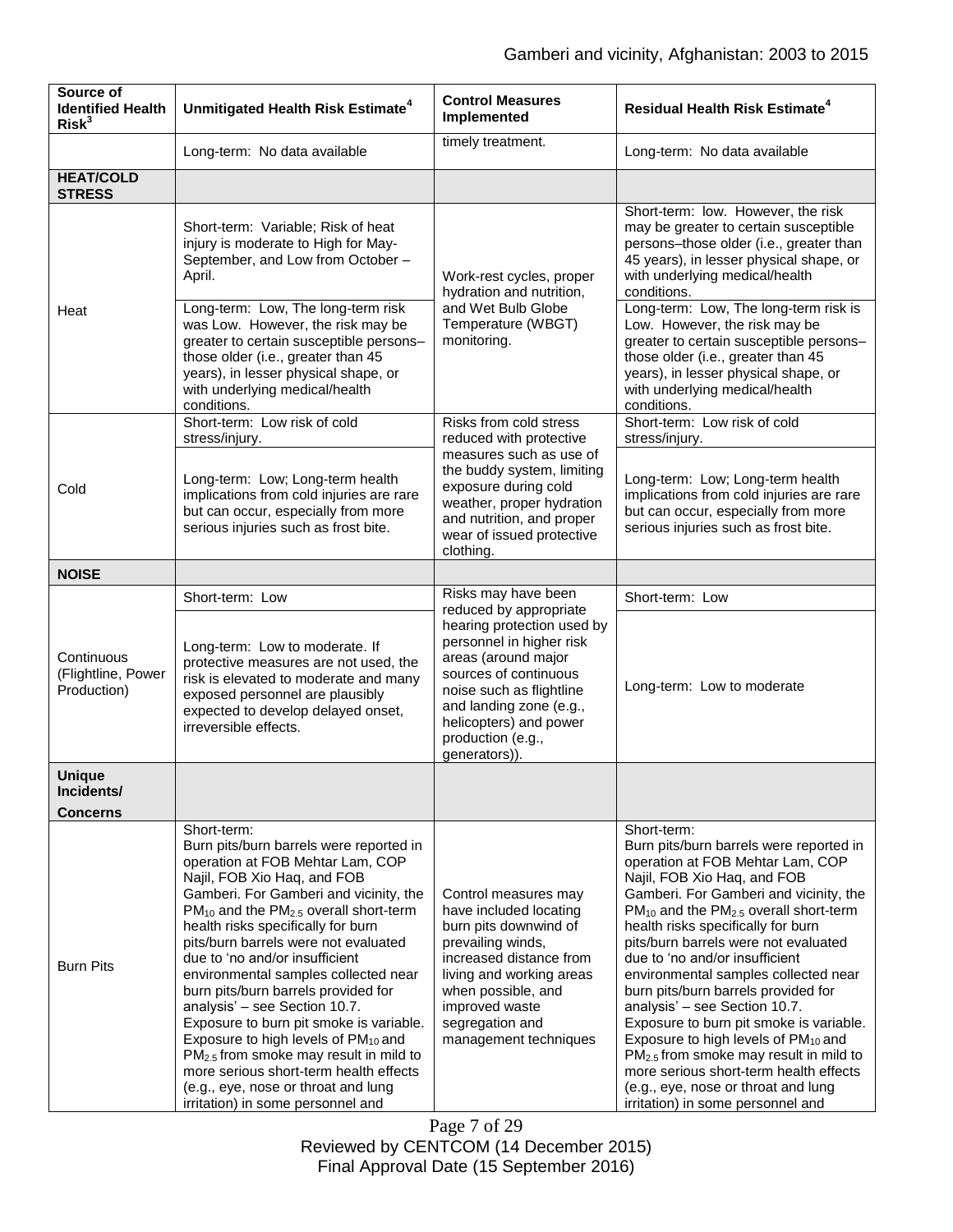| Source of<br><b>Identified Health</b><br>Risk <sup>3</sup> | Unmitigated Health Risk Estimate <sup>4</sup>                                                                                                                                                                                                                                                                                                                                                                                                                                                                                                                                                                                                                                                                                                                                                                                                                                                                                                                                                                                                      | <b>Control Measures</b><br><b>Implemented</b> | <b>Residual Health Risk Estimate<sup>4</sup></b>                                                                                                                                                                                                                                                                                                                                                                                                                                                                                                                                                                                                                                                                                                                                                                                                                                                                                                                                                                                                                 |
|------------------------------------------------------------|----------------------------------------------------------------------------------------------------------------------------------------------------------------------------------------------------------------------------------------------------------------------------------------------------------------------------------------------------------------------------------------------------------------------------------------------------------------------------------------------------------------------------------------------------------------------------------------------------------------------------------------------------------------------------------------------------------------------------------------------------------------------------------------------------------------------------------------------------------------------------------------------------------------------------------------------------------------------------------------------------------------------------------------------------|-----------------------------------------------|------------------------------------------------------------------------------------------------------------------------------------------------------------------------------------------------------------------------------------------------------------------------------------------------------------------------------------------------------------------------------------------------------------------------------------------------------------------------------------------------------------------------------------------------------------------------------------------------------------------------------------------------------------------------------------------------------------------------------------------------------------------------------------------------------------------------------------------------------------------------------------------------------------------------------------------------------------------------------------------------------------------------------------------------------------------|
|                                                            | certain subgroups.                                                                                                                                                                                                                                                                                                                                                                                                                                                                                                                                                                                                                                                                                                                                                                                                                                                                                                                                                                                                                                 |                                               | certain subgroups.                                                                                                                                                                                                                                                                                                                                                                                                                                                                                                                                                                                                                                                                                                                                                                                                                                                                                                                                                                                                                                               |
|                                                            | Long-term:<br>Burn pits/burn barrels were reported in<br>operation at FOB Mehtar Lam, COP<br>Najil, FOB Xio Haq, and FOB<br>Gamberi. The PM <sub>10</sub> and the PM <sub>2.5</sub><br>overall long-term health risks were not<br>evaluated at the burn pit/burn barrel<br>locations at Gamberi and vicinity due<br>to 'no and/or insufficient environmental<br>samples collected near burn pits/burn<br>barrels provided for analysis' and due<br>to no available health guidelines for<br>PM <sub>10</sub> - see Section 10.7. Exposure to<br>burn pit and burn barrel smoke is<br>variable. Exposure to high levels of<br>$PM_{10}$ and $PM_{2.5}$ in the smoke may be<br>associated with some otherwise<br>healthy personnel, who were exposed<br>for a long-term period, possibly<br>developing certain health conditions<br>(e.g., reduced lung function,<br>cardiopulmonary disease). Personnel<br>with a history of asthma or<br>cardiopulmonary disease could<br>potentially be more likely to develop<br>such chronic health conditions. |                                               | Long-term:<br>Burn pits/burn barrels were reported in<br>operation at FOB Mehtar Lam, COP<br>Najil, FOB Xio Haq, and FOB<br>Gamberi. The PM <sub>10</sub> and the PM <sub>2.5</sub><br>overall long-term health risks were not<br>evaluated at the burn pit/burn barrel<br>locations at Gamberi and vicinity due<br>to 'no and/or insufficient environmental<br>samples collected near burn pits/burn<br>barrels provided for analysis' and due<br>to no available health guidelines for<br>PM <sub>10</sub> - see Section 10.7. Exposure to<br>burn pit and burn barrel smoke is<br>variable. Exposure to high levels of<br>PM <sub>10</sub> and PM <sub>2.5</sub> in the smoke may be<br>associated with some otherwise<br>healthy personnel, who were exposed<br>for a long-term period, possibly<br>developing certain health conditions<br>(e.g., reduced lung function,<br>cardiopulmonary disease). Personnel<br>with a history of asthma or<br>cardiopulmonary disease could<br>potentially be more likely to develop<br>such chronic health conditions. |

<sup>1</sup>This Summary Table provides a qualitative estimate of population-based short- and long-term health risks associated with the occupational environment conditions at FOB Gamberi and vicinity that includes COP Najil, FOB Mehtar Lam, FOB Xio Haq, FOB Manjan and Alingar. It does not represent an individual exposure profile. Actual individual exposures and health effects depend on many variables. For example, while a chemical may have been present in the environment, if a person did not inhale, ingest, or contact a specific dose of the chemical for adequate duration and frequency, then there may have been no health risk. Alternatively, a person at a specific location may have experienced a unique exposure which could result in a significant individual exposure. Any such person seeking medical care should have their specific exposure documented in an SF600.

<sup>2</sup>This assessment is based on specific environmental sampling data and reports obtained from 1 January 2003 through 31 December 2015. Sampling locations are assumed to be representative of exposure points for the camp population but may not reflect all the fluctuations in environmental quality or capture unique exposure incidents.

 $3$ This Summary Table is organized by major categories of identified sources of health risk. It only lists those sub-categories specifically identified and addressed at Gamberi and vicinity. The health risks are presented as Low, Moderate, High or Extremely High for both acute and chronic health effects. The health risk level is based on an assessment of both the potential severity of the health effects that could be caused and probability of the exposure that would produce such health effects. Details can be obtained from the APHC (Prov). Where applicable, "None Identified" is used when though a potential exposure is identified, and no health risks of either a specific acute or chronic health effects are determined. More detailed descriptions of OEH exposures that are evaluated but determined to pose no health risk are discussed in the following sections of this report.

<sup>4</sup>Health risks in this Summary Table are based on quantitative surveillance thresholds (e.g. endemic disease rates; host/vector/pathogen surveillance) or screening levels, e.g.. Military Exposure Guidelines (MEGs) for chemicals*.* Some previous assessment reports may provide slightly inconsistent health risk estimates because quantitative criteria such as MEGs may have changed since the samples were originally evaluated and/or because this assessment makes use of all historic site data while previous reports may have only been based on a select few samples.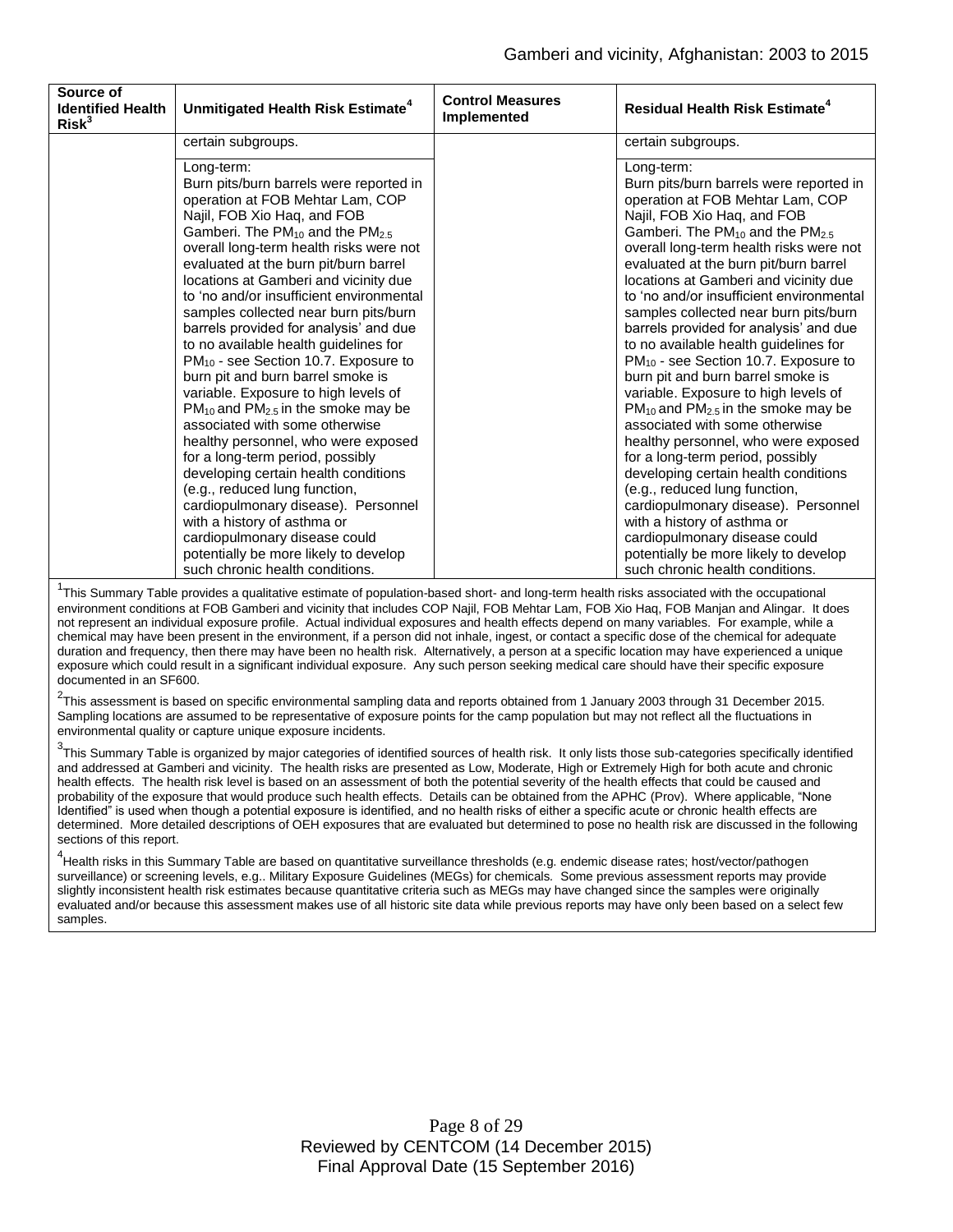# **1 Discussion of Health Risks at Gamberi and vicinity, Afghanistan by Source**

The following sections provide additional information about the OEH conditions summarized above. All risk assessments were performed using the methodology described in the U.S. Army Public Health Command Technical Guide 230, *Environmental Health Risk Assessment and Chemical Exposure Guidelines for Deployed Military Personnel* (Reference 4). All OEH risk estimates represent residual risk after accounting for preventive controls in place. Occupational exposures and exposures to endemic diseases are greatly reduced by preventive measures. For environmental exposures related to airborne dust, there are limited preventive measures available, and available measures have little efficacy in reducing exposure to ambient conditions.

# **2 Air**

### 2.1 Site-Specific Sources Identified

FOB Gamberi and vicinity was situated in a dusty semi-arid mountainous environment. Inhalational exposure to high levels of dust and particulate matter, such as during high winds or dust storms may result in mild to more serious short-term health effects (e.g., eye, nose or throat and lung irritation) in some personnel. Additionally, certain subgroups of the deployed forces (e.g., those with pre-existing asthma/cardio pulmonary conditions) are at greatest risk of developing notable health effects.

FOB Mehtar Lam operated a 30 feet (ft) x 20 ft burn pit during 2013, located in the northwest area of the camp, near the motor pool site during that time and in 2012 it operated a small burn pit (5 ft x 5 ft) in the southeast corner of the camp which is not near the housing area. No specifics were given as to what distance the burn pit was located away from the housing area. There was no description of the depths of either of the burn pits mentioned in the FOB Mehtar Lam occupational and environmental health site assessment (OEHSA) reports for 2012 and 2013.

COP Najil operated an unknown sized burn pit in 2012 that was greater than a year old and located about a 100 yards west of the entry control point. There was no mention of how close this was located to the housing area.

FOB Xio Haq operated an approximately 10 meters by 10 meters burn pit that was not located near the living area. No more specific information on the burn pit location was provided in the available documents.

FOB Gamberi operated burn barrels located in the northwest corner of the FOB uphill in the retrosort yard area. There was a Helicopter Landing Zone (HLZ) on the site that was surrounded by T-Walls to contain the dust and separate the HLZ from the majority of the downwind portion of the FOB. The prevailing winds are to the North at FOB Gamberi.

#### 2.2 Particulate matter

Particulate matter (PM) is a complex mixture of extremely small particles suspended in the air. The PM includes solid particles and liquid droplets emitted directly into the air by sources such as: power plants, motor vehicles, aircraft, generators, construction activities, fires, and natural windblown dust. The PM can include sand, soil, metals, volatile organic compounds (VOC), allergens, and other compounds such as nitrates or sulfates that are formed by condensation or transformation of combustion exhaust. The PM composition and particle size vary considerably depending on the source. Generally, PM of health concern is divided into two fractions:  $PM_{10}$ , which includes coarse particles with a diameter of 10 micrometers or less, and fine particles less than 2.5 micrometers (PM<sub>2.5</sub>),

> Page 9 of 29 Reviewed by CENTCOM (14 December 2015) Final Approval Date (15 September 2016)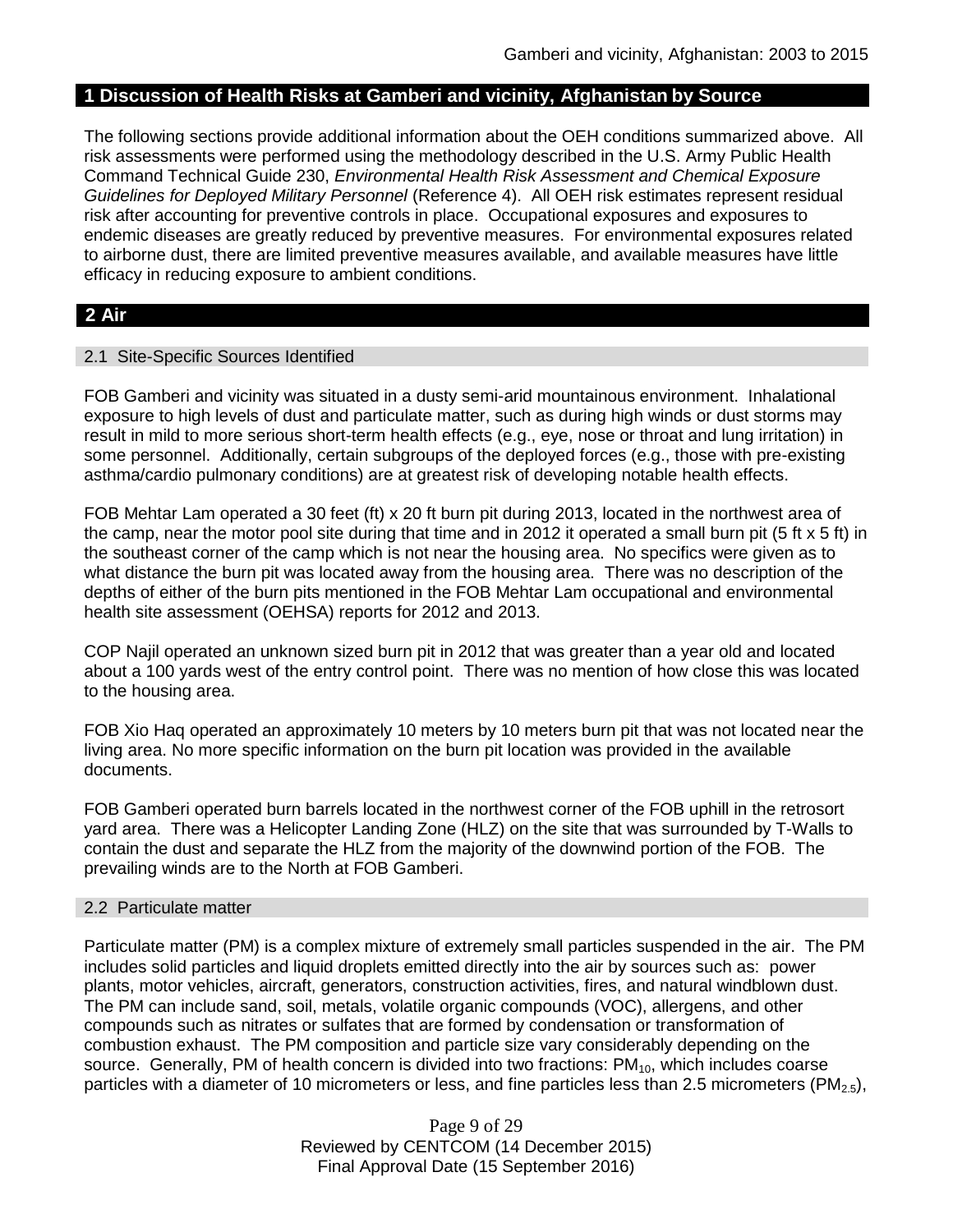which can reach the deepest regions of the lungs when inhaled. Exposure to excessive PM is linked to a variety of potential health effects.

### 2.3 Particulate matter, less than 10 micrometers  $(PM_{10})$

2.3.1 Exposure Guidelines:

Short Term (24-hour) PM<sub>10</sub> (micrograms per cubic Long-term PM<sub>10</sub> MEG (µg/m<sup>3</sup>): meter, μg/m<sup>3</sup>):

- Negligible MEG = 250 **a** Not defined and not available.
- Marginal MEG = 420
- $\bullet$  Critical MEG = 600

2.3.2 Sample data/Notes:

A total of seven valid  $PM_{10}$  air samples were collected at the various locations of Gamberi and vicinity from 2012-2014. The  $PM_{10}$  samples were taken at FOB Gamberi (two taken in 2012 and one taken in 2014), FOB Mehtar Lam (three taken in 2013; one was a sample taken near the burn pit) and FOB Xio Haq (one sample taken in 2013). There was no data available for the years 2003-2011 or 2015. There were three invalid  $PM_{10}$  air samples taken during 2012 to 2014, one taken at FOB Gamberi, FOB Mehtar Lam and FOB Xio Haq.

2.3.3 Short-term health risks:

## **Not enough data to determine a risk.**

2.3.4 Long-term health risk:

**Not Evaluated-no available health guidelines**. The U.S. Environmental Protection Agency (EPA) has retracted its long-term standard (national ambient air quality standards, NAAQS) for  $PM_{10}$  due to an inability to clearly link chronic health effects with chronic  $PM_{10}$  exposure levels.

2.4 Particulate Matter, less than 2.5 *micrometers* (PM<sub>2.5</sub>)

2.4.1 Exposure Guidelines:

Short Term (24-hour)  $PM<sub>2.5</sub>$  ( $\mu$ g/m<sup>3</sup>):

- 
- 
- $\bullet$  Critical MEG = 500

):  $\hspace{1cm}$  Long-term (1year) PM $_{2.5}$  MEGs (µg/m $^3$ ):

- Negligible MEG = 65 **Negligible MEG = 15** 
	- Marginal MEG =  $250$   $\bullet$  Marginal MEG =  $65$ .

### 2.4.2 Sample data/Notes:

No samples were available at any of the locations for the years 2003-2009, and 2011. There were four  $PM_{2.5}$  samples available for this assessment. There were two valid PM<sub>2.5</sub> samples taken at FOB Gamberi in 2013 and 2014. One valid  $PM<sub>2.5</sub>$  sample was taken in 2010 at FOB Mehtar Lam and there was one invalid sample taken at FOB Mehtar Lam in 2012. There was one invalid  $PM_{2.5}$  sample taken in 2015.

2.4.3 Short-term and long-term health risks:

Page 10 of 29 Reviewed by CENTCOM (14 December 2015) Final Approval Date (15 September 2016)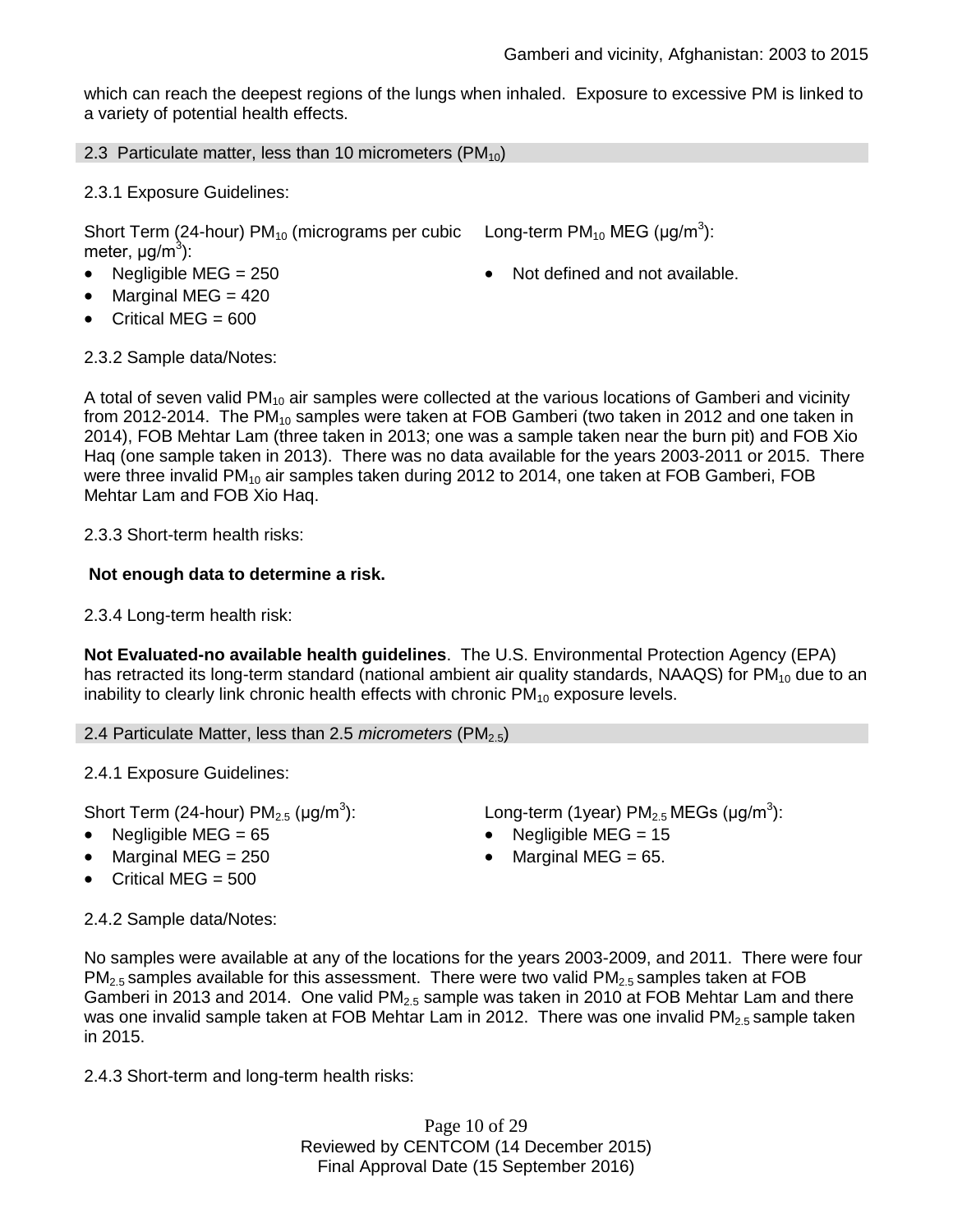### **Not enough data to determine a risk.**

#### 2.5 Airborne Metals

2.5.1 Sample data/Notes:

### **PM<sup>10</sup> airborne metal samples:**

There were only three  $PM_{10}$  airborne metal samples available for FOB Gamberi and three  $PM_{10}$ airborne metal samples available for FOB Mehtar Lam and only one available for FOB Xio Haq. No  $PM_{10}$  airborne metal samples were available for the other locations. There was not enough data to determine a risk. None of the detected airborne metals exceeded their corresponding 1-year negligible MEGs.

### **PM2.5 airborne metal samples:**

There were only two  $PM<sub>2.5</sub>$  airborne metal samples taken at FOB Gamberi and one  $PM<sub>2.5</sub>$  airborne metal sample taken at Mehtar Lam. No  $PM<sub>2.5</sub>$  airborne metal samples were available for the other locations. There was not enough data to determine a risk. None of the detected airborne metals exceeded their corresponding 1year negligible MEGs.

2.5.2 Short-term health risks:

### **Not enough data to determine a risk.**

2.5.3 Long-term health risks:

#### **Not enough data to determine a risk.**

```
2.6 Volatile Organic Compounds (VOC)
```
#### 2.6.1 Sample data/Notes:

There were not enough samples to conduct a health risk assessment. There were only four valid volatile organic compound air samples collected at FOB Gamberi and two valid samples taken at FOB Xio Haq. There were no volatile organic compound air samples taken at FOB Mehtar Lam, COP Najil, FOB Manjan, and FOB Alingar.

FOB Gamberi: Two samples were taken on 30 July 2013 and two samples were taken on 23 June 2014. There were 13 chemicals detected in the samples, and all were below their corresponding 1 year negligible MEGs.

FOB Xio Haq: The two valid samples at this location were both taken on 29 March 2013 and there were no detections above their corresponding 1 year negligible MEGs.

2.6.2 Short and long-term health risks:

#### **Not enough data to determine a risk.**

Page 11 of 29 Reviewed by CENTCOM (14 December 2015) Final Approval Date (15 September 2016)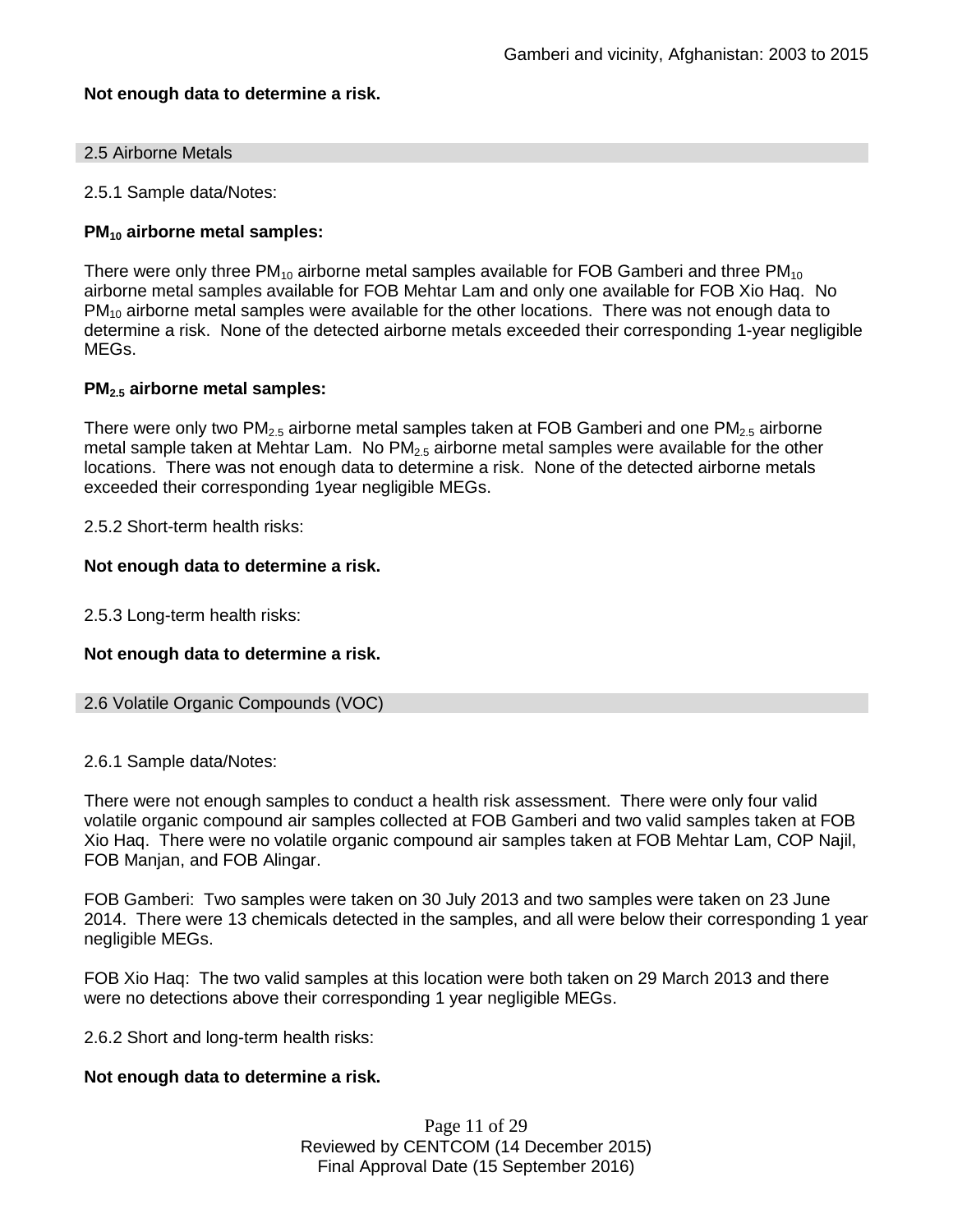## **3 Soil**

### 3.1 Site-Specific Sources Identified

### 3.2 Sample data/Notes:

The primary soil contamination exposure pathways are dermal contact and dust inhalation. Typical parameters analyzed for included semi volatile organic compounds (SVOCs), heavy metals, polychlorinated biphenyls (PCBs), pesticides, herbicides. If the contaminant was known or suspected, other parameters may have been analyzed for (i.e., total petroleum hydrocarbons (TPH) and polycyclic aromatic hydrocarbons (PAH) near fuel spills). For the risk assessment, personnel are assumed to remain at these locations for 6 months to 1 year.

FOB Gamberi: A total of seven valid surface soil samples were collected from 10 September 2010 to 23 June 2014, to assess OEH health risk to deployed personnel. All samples were below the 1 year negligible MEGs at this location.

FOB Mehtar Lam: A total of 12 valid surface soil samples were collected from 7 January 2007 to 15 August 2014, to assess OEH health risk to deployed personnel. All samples were below the 1 year negligible MEGs at this location.

COP Najil: A total of 4 four valid surface soil samples were collected on 2 March 2007, to assess OEH health risk to deployed personnel. All samples were below the 1 year negligible MEGs at this location.

FOB Xio Haq: A total of three valid surface soil samples were collected from 14 June 2012 to 30 March 2013, to assess OEH health risk to deployed personnel. All samples were below the 1 year negligible MEGs at this location.

3.3 Short-term health risk:

**Not an identified source of health risk**. Currently, sampling data for soil are not evaluated for short term (acute) health risks**.**

3.4 Long-term health risk:

**None identified based on available sample data.** No parameters exceeded 1-year Negligible MEGs.

### **4 Water**

In order to assess the health risk to U.S. personnel from exposure to water in theater, the APHC (Prov) identified the most probable exposure pathways. These are based on the administrative information provided on the field data sheets submitted with the samples taken over the time period being evaluated. It is assumed that 100% of all U.S. personnel at Gamberi and vicinity will be directly exposed to reverse osmosis water purification unit (ROWPU) treated water for cooking and disinfected fresh non-potable bulk water, for personal hygiene, showering, and for use at vehicle wash racks. Field data sheets indicate that bottled water was the approved source of drinking water.

> Page 12 of 29 Reviewed by CENTCOM (14 December 2015) Final Approval Date (15 September 2016)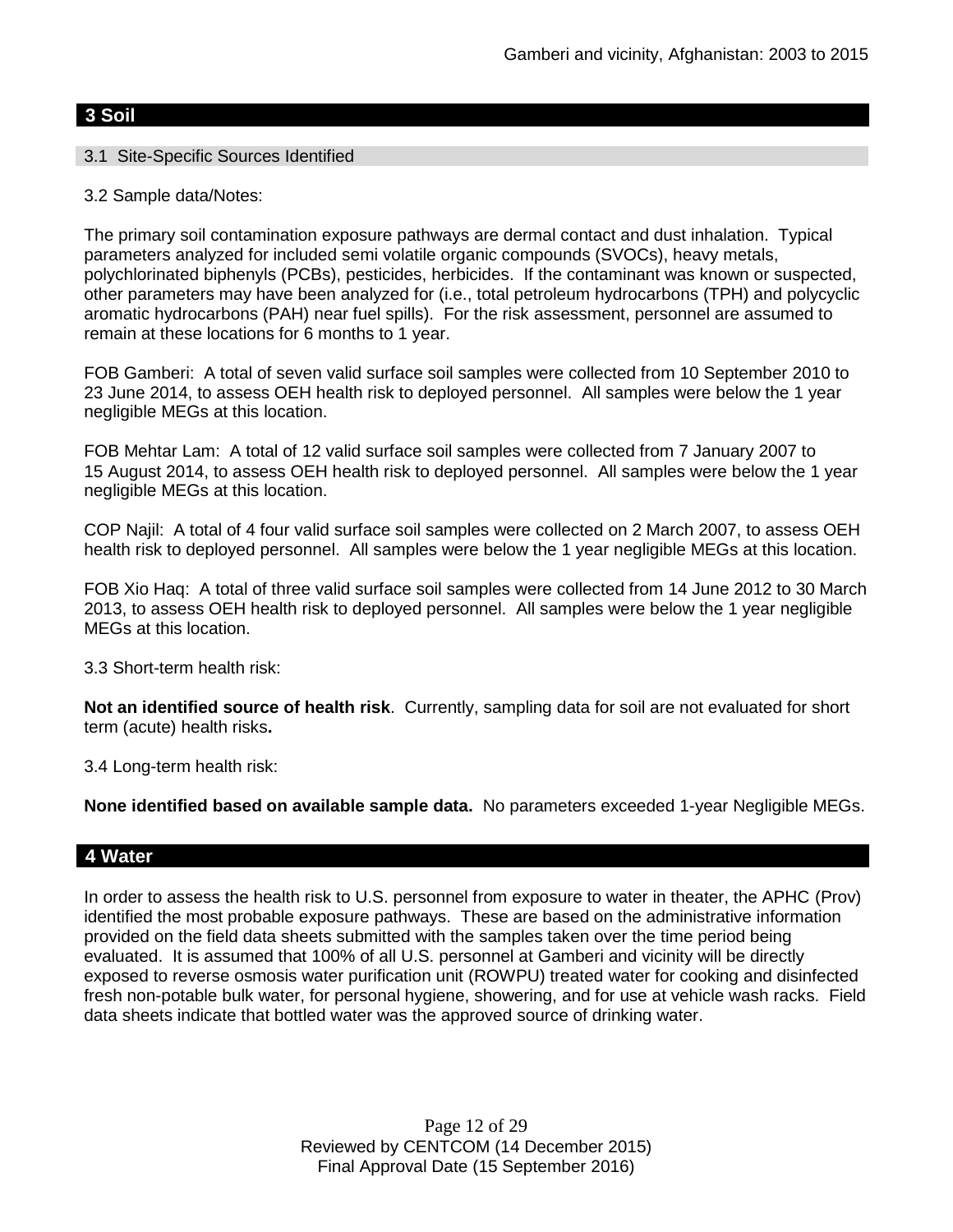### 4.1 Drinking Water: Bottled or Packaged Water

#### 4.1.1 Site-Specific Sources Identified

No bottled water samples were available for this evaluation. The brands of bottled water reported as used at FOB Gamberi and FOB Mehtar Lam included Aria®, Cristal®, Kinley® and Nestle®. FOB Xio Haq reported Cristal® and Kinley® bottled water brands. COP Najil reported using Aria®, Cristal® and Kinley® bottled water brands. Identification of a trademarked product does not imply endorsement by the Army.

#### 4.1.2 Sample data/Notes:

To assess the potential for adverse health effects to troops, the following assumptions were made about dose and duration: A conservative (protective) assumption was that personnel routinely ingested 5 liters per day (L/day) of bottled water for up to 365 days (1-year). It was further assumed that control measures were not used. No bottled water samples were available for evaluation.

4.1.3 Short-term and long-term health risk:

#### **No sample data available for evaluation.**

#### 4.2 Drinking Water: Disinfected and ROWPU treated

#### 4.2.1 Site-Specific Sources Identified

Although the primary route of exposure for most microorganisms is ingestion of contaminated water, dermal exposure to some microorganisms, chemicals, and biologicals may also cause adverse health effects. Complete exposure pathways would include drinking, brushing teeth, personal hygiene, cooking, providing medical and dental care using a contaminated water supply or during dermal contact at vehicle or aircraft wash racks.

To assess the potential for adverse health effects to troops the following assumptions were made about dose and duration: All U.S. personnel at this location were expected to remain at this site for approximately 1 year. A conservative (protective) assumption is that personnel routinely consumed less than 5L/day of drinking water for up to 365 days (1-year). The only location that had enough samples to do an assessment of long and short term risk was FOB Mehtar Lam. Even though there weren't enough samples to determine a health risk, of the samples available at the other locations, no chemicals were detected at levels above the short or long-term MEGs.

#### 4.2.2 Sample data/Notes:

FOB Mehtar Lam: A total of 12 drinking water samples from water sources used for showering, laundry and personal hygiene from 2006-2013 were available for this health risk assessment. No chemicals were detected at levels above the short or long-term MEGs.

FOB Gamberi: There were five drinking water samples taken from 2009-2014.

FOB Alingar: There was one drinking water sample taken in 2012.

FOB Xio Haq: There were six drinking water samples taken in 2009, 2012 and 2013.

COP Najil: There were two drinking water samples taken in 2008 and 2009.

Page 13 of 29 Reviewed by CENTCOM (14 December 2015) Final Approval Date (15 September 2016)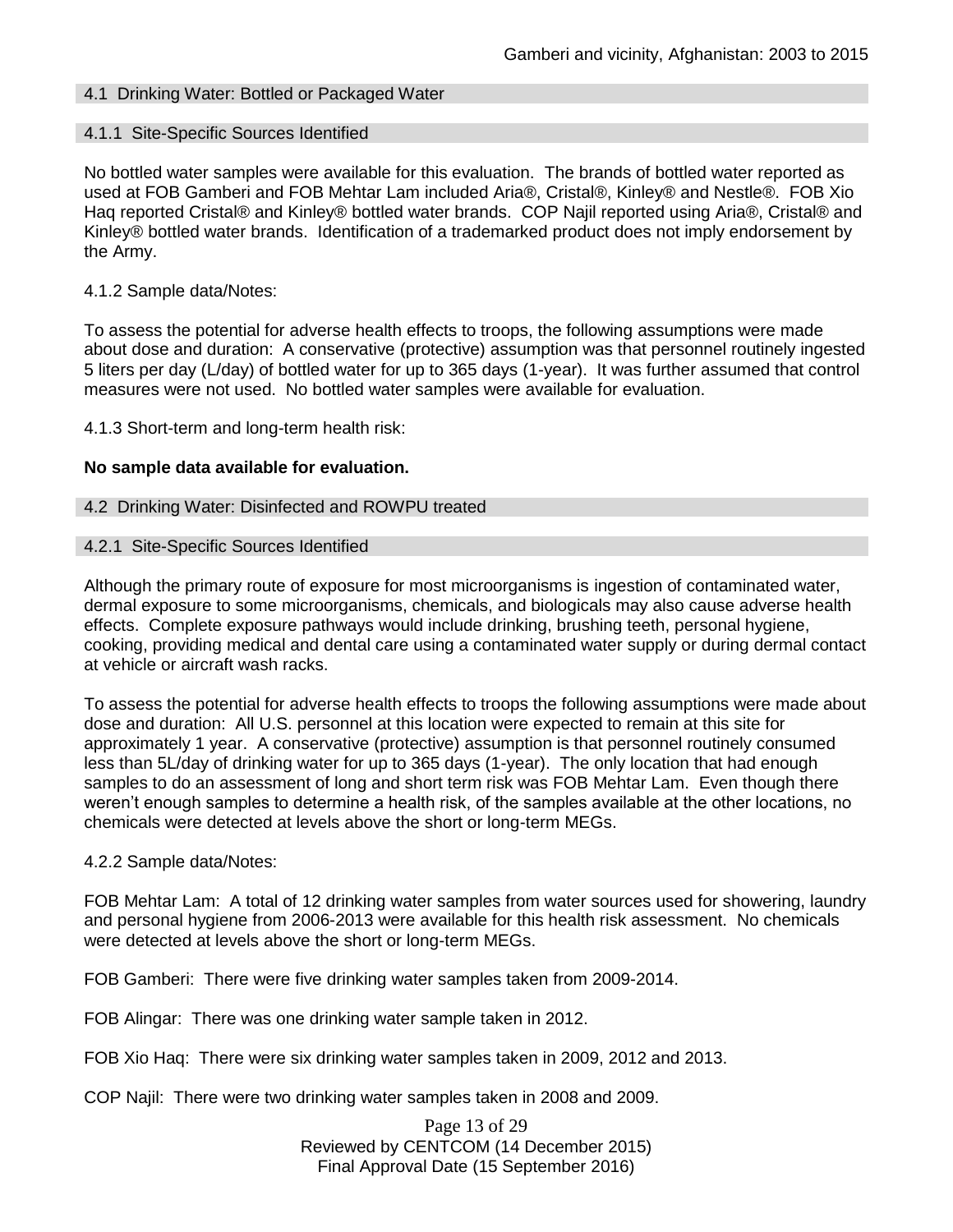### 4.2.3 Short and long-term health risks:

### **None identified based on the available sampling data.**

#### 4.3 Non-drinking Water: Disinfected and ROWPU treated

#### 4.3.1 Site-Specific Sources Identified

Although the primary route of exposure for most microorganisms is ingestion of contaminated water, dermal exposure to some microorganisms, chemicals, and biologicals may also cause adverse health effects. Complete exposure pathways would include drinking, brushing teeth, personal hygiene, cooking, providing medical and dental care using a contaminated water supply or during dermal contact at vehicle or aircraft wash racks.

#### 4.3.2 Sample data/Notes:

To assess the potential for adverse health effects to troops the following assumptions were made about dose and duration: All U.S. personnel at this location were expected to remain at this site for approximately 1 year. A conservative (protective) assumption is that personnel routinely consumed less than 5L/day of non-drinking water for up to 365 days (1-year). It is further assumed that control measures and/or personal protective equipment were not used. A total of four Non-Drinking samples from 2008 to 2012 were taken at FOB Mehtar Lam; however due to the limited number of samples a health risk could not be determined. There was also one non-drinking water sample taken at FOB Gamberi in 2015 but there was no data associated with the sample. No other non-drinking water samples were available for any of the other Gamberi and Vicinity POEMS locations.

4.3.3 Short and long-term health risks:

#### **Not enough available sample data to determine a health risk.**

#### 5.1 Chemical Biological, Radiological Nuclear (CBRN) Weapons

No specific hazard sources were documented in the Defense Occupational and Environmental Health Readiness System (DOEHRS), or the Military Exposure Surveillance Library (MESL) from 1 January 2003 to 31 December 2015 timeframe (References 1 and 5).

#### 5.2 Depleted Uranium (DU)

No specific hazard sources were documented in the DOEHRS or MESL from 1 January 2003 to 31 December 2015 timeframe (References 1 and 5).

#### 5.3 Ionizing Radiation

FOB Gamberi: In 2014, it was reported that the FOB used Military mobile vehicle and cargo inspection systems (MMVACIS) and a Mobile VACIS. No other sources of ionizing radiation were documented in the DOEHRS, or MESL from 1 January 2003 to 31 December 2015 timeframe (References 1 and 5). The documentation does not mention any types of controls being used, nor have there been any ionizing radiation related injuries. Information was not available for any of the other locations in this document.

> Page 14 of 29 Reviewed by CENTCOM (14 December 2015) Final Approval Date (15 September 2016)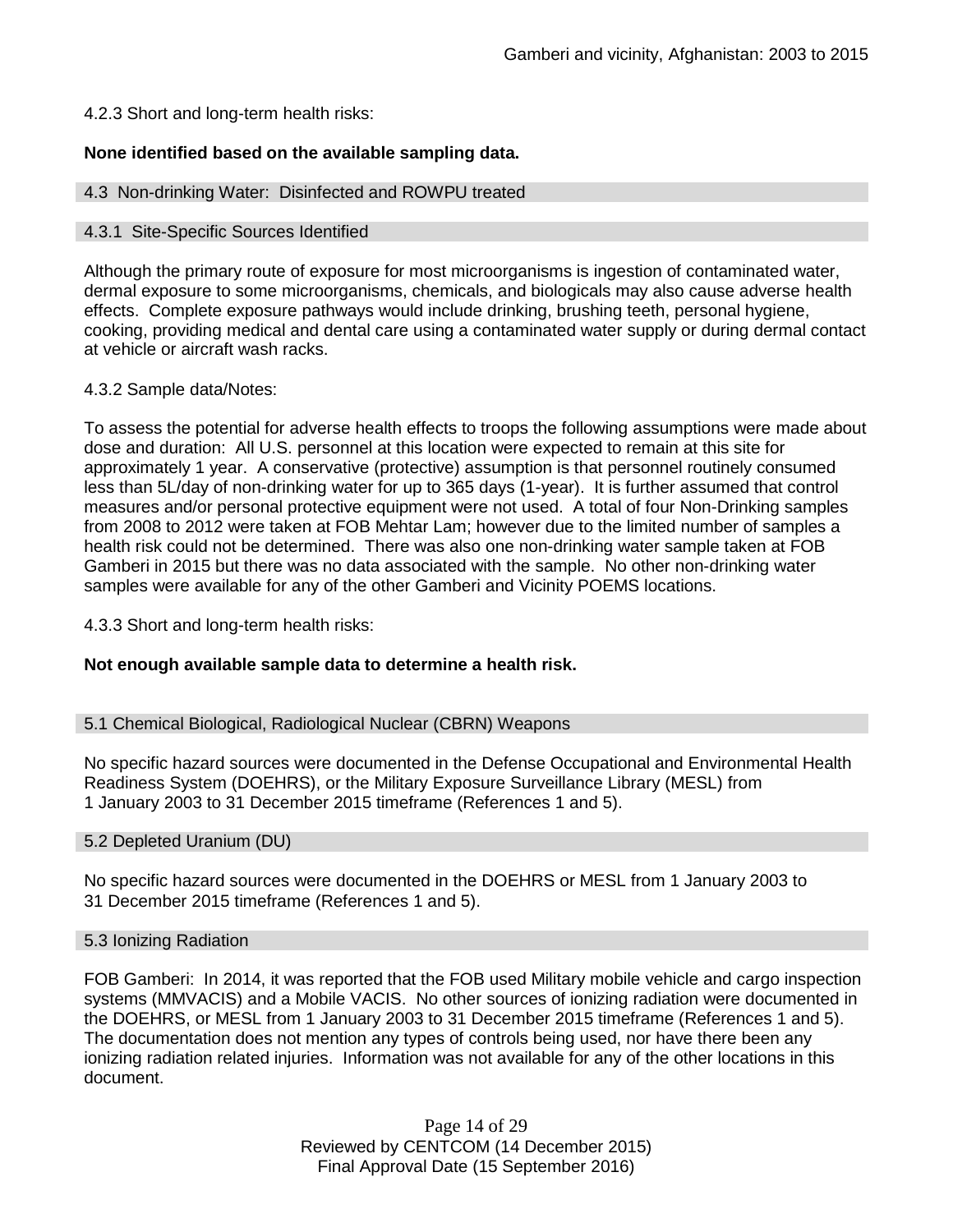### 5.4 Non-Ionizing Radiation

No specific hazard sources were documented in the DOEHRS or MESL from 1 January 2003 to 31 December 2015 timeframe (References 1 and 5).

### **6 Endemic Diseases**

This document lists the endemic diseases reported in the region, its specific health risks and severity and general health information about the diseases. CENTCOM Modification (MOD) 12 (Reference 6) lists deployment requirements, to include immunizations and chemoprophylaxis, in effect during the timeframe of this POEMS.

### 6.1 Food borne and Waterborne Diseases

Food borne and waterborne diseases in the area are transmitted through the consumption of local food and water. Local unapproved food and water sources (including ice) are heavily contaminated with pathogenic bacteria, parasites, and viruses to which most U.S. Service Members have little or no natural immunity. Effective host nation disease surveillance does not exist within the country. Only a small fraction of diseases are identified or reported in host nation personnel. Diarrheal diseases are expected to temporarily incapacitate a very high percentage of U.S. personnel within days if local food, water, or ice is consumed. Hepatitis A and typhoid fever infections typically cause prolonged illness in a smaller percentage of unvaccinated personnel. Vaccinations are required for DoD personnel and contractors. In addition, although not specifically assessed in this document, significant outbreaks of viral gastroenteritis (e.g., norovirus) and food poisoning (e.g., *Bacillus cereus*, *Clostridium perfringens*, *Staphylococcus*) may occur. Key disease risks are summarized below:

Mitigation strategies were in place and included consuming food and water from approved sources, vaccinations (when available), frequent hand washing and general sanitation practices.

#### 6.1.1 Diarrheal diseases (bacteriological)

**High, mitigated to Low**: Diarrheal diseases are expected to temporarily incapacitate a very high percentage of personnel (potentially over 50% per month) within days if local food, water, or ice is consumed. Field conditions (including lack of hand washing and primitive sanitation) may facilitate person-to-person spread and epidemics. Typically mild disease treated in outpatient setting; recovery and return to duty in less than 72 hours with appropriate therapy. A small proportion of infections may require greater than 72 hours limited duty, or hospitalization.

#### 6.1.2 Hepatitis A, typhoid/paratyphoid fever, and diarrhea-protozoal

**High, mitigated to Low**: Unmitigated health risk to U.S. personnel is high year round for hepatitis A and typhoid/paratyphoid fever, and Moderate for diarrhea-protozoal. Mitigation was in place to reduce the risks to low. Hepatitis A, typhoid/paratyphoid fever, and diarrhea-protozoal disease may cause prolonged illness in a small percentage of personnel (less than 1% per month). Although much rarer, other potential diseases in this area that are also considered a Moderate risk include: hepatitis E, diarrhea-cholera, and brucellosis.

### 6.1.3 Polio

**Low**: Potential health risk to U.S. personnel is Low. Despite a concerted global eradication campaign, poliovirus continues to affect children and adults in Afghanistan, Pakistan and some African countries.

> Page 15 of 29 Reviewed by CENTCOM (14 December 2015) Final Approval Date (15 September 2016)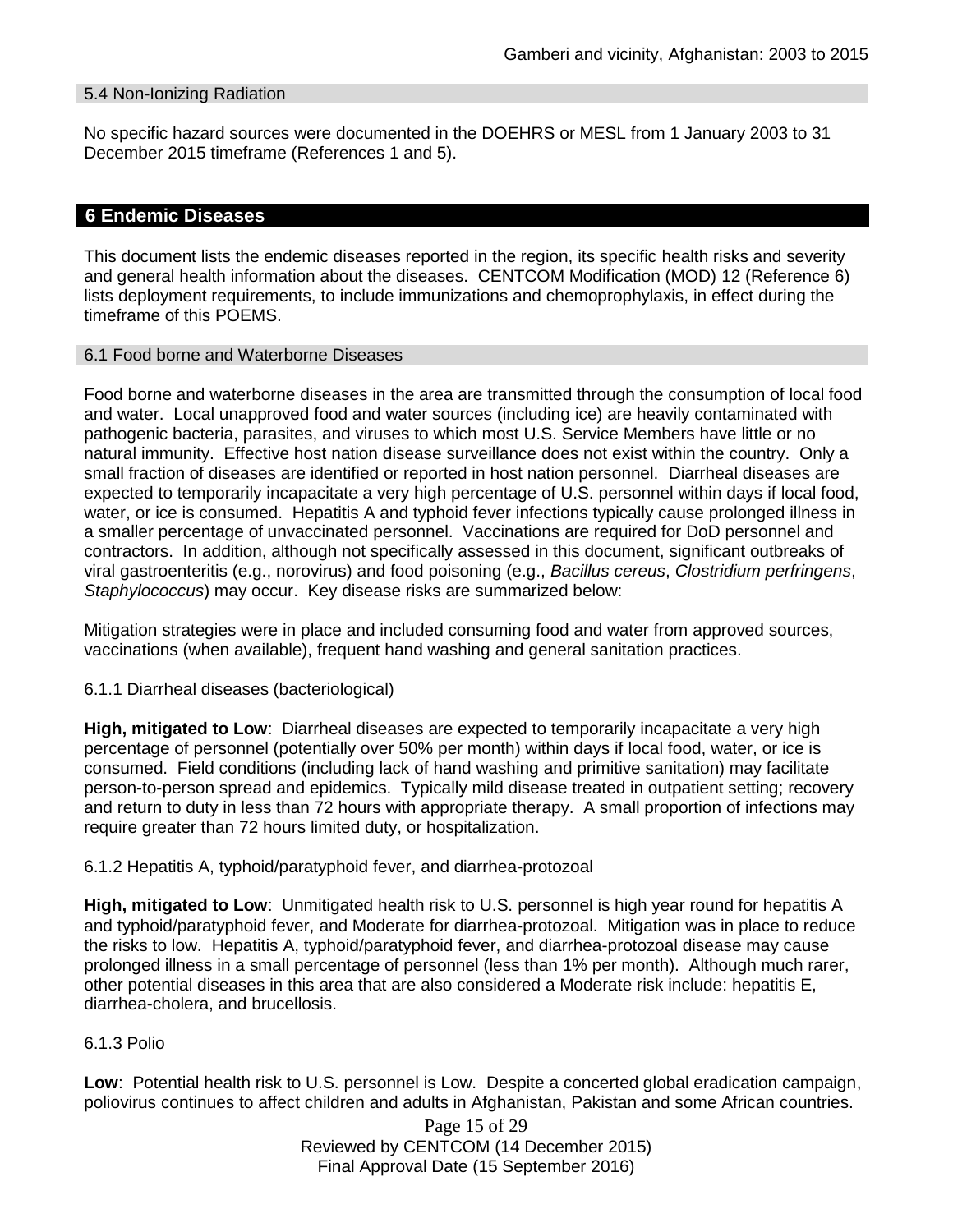Polio is a highly infectious disease that invades the nervous system. The virus is transmitted by person-to-person, typically by hands, food or water contaminated with fecal matter or through direct contact with the infected person's saliva. An infected person may spread the virus to others immediately before and about 1 to 2 weeks after symptoms appear. The virus can live in an infected person's feces for many weeks. About 90% of people infected have no symptoms, and about 1% have a very severe illness leading to muscle weakness, difficulty breathing, paralysis, and sometimes death. People who do not have symptoms can still pass the virus to others and make them sick.

### 6.1.4 Short-term Health Risks:

**Low**: The overall unmitigated short-term risk associated with food borne and waterborne diseases are considered High (bacterial diarrhea, hepatitis A, typhoid/paratyphoid fever) to Moderate (diarrheacholera, diarrhea-protozoal, brucellosis, hepatitis E) to Low (polio) if local food or water is consumed. Preventive Medicine measures reduced the risk to Low. Confidence in the health risk estimate is high.

### 6.1.5 Long-term Health Risks:

### **None identified based on available data.**

### 6.2 Arthropod Vector-Borne Diseases

During the warmer months, the climate and ecological habitat support populations of arthropod vectors, including mosquitoes, ticks, mites, and sandflies. Significant disease transmission is sustained countrywide, including urban areas. Malaria, the major vector-borne health risk in Afghanistan, is capable of debilitating a high percentage of personnel for up to a week or more. Mitigation strategies were in place and included proper wear of treated uniforms, application of repellent to exposed skin, and use of bed nets and chemoprophylaxis (when applicable). Additional methods included the use of pesticides, reduction of pest/breeding habitats, and engineering controls.

#### 6.2.1 Malaria

**High, mitigated to Low:** Potential unmitigated risk to U.S. personnel is High during warmer months (typically April through November) but reduced to low with mitigation measures. Malaria incidents are often associated with the presence of agriculture activity, including irrigation systems and standing water, which provide breeding habitats for vectors. A small number of cases may occur among personnel exposed to mosquito (Anopheles spp.) bites. Malaria incidents may cause debilitating febrile illness typically requiring 1 to 7 days of inpatient care, followed by return to duty. Severe cases may require intensive care or prolonged convalescence.

#### 6.2.2 Leishmaniasis

**Moderate, mitigated to Low**: The disease risk is Moderate during the warmer months when sandflies are most prevalent, but reduced to low with mitigation measures. Leishmaniasis is transmitted by sand flies. There are two forms of the disease; cutaneous (acute form) and visceral (a more latent form of the disease). The leishmaniasis parasites may survive for years in infected individuals and this infection may go unrecognized by physicians in the U.S. when infections become symptomatic years later. Cutaneous infection is unlikely to be debilitating, though lesions may be disfiguring. Visceral leishmaniasis disease can cause severe febrile illness which typically requires hospitalization with convalescence over 7 days.

### 6.2.3 Crimean-Congo hemorrhagic fever

Page 16 of 29 Reviewed by CENTCOM (14 December 2015) Final Approval Date (15 September 2016)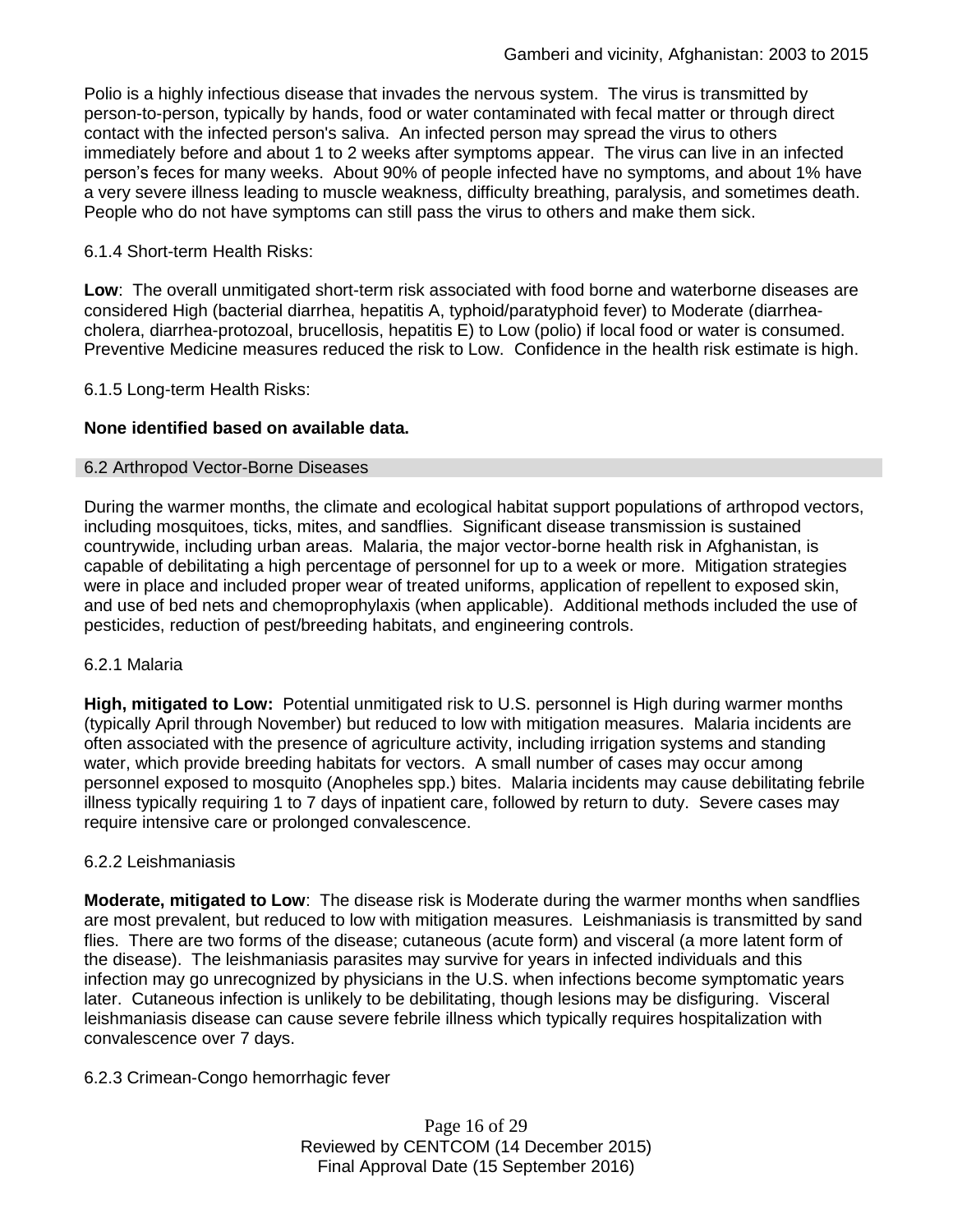**Moderate, mitigated to Low**: Unmitigated risk is moderate, but reduced to low with mitigation measures. Crimean-Congo hemorrhagic fever occurs in rare cases (less than 0.1% per month attack rate in indigenous personnel) and is transmitted by tick bites or occupational contact with blood or secretions from infected animals. The disease typically requires intensive care with fatality rates from 5% to 50%.

### 6.2.4 Sandfly fever

**Moderate, mitigated to Low**: Sandfly fever has a Moderate risk with potential disease rates from 1% to 10% per month under worst case conditions. Mitigation measures reduced the risk to low. The disease is transmitted by sandflies and occurs more commonly in children though adults are still at risk. Sandfly fever disease typically resulted in debilitating febrile illness requiring 1 to 7 days of supportive care followed by return to duty.

## 6.2.5 Plague

**Low:** Potential health risk to U.S. personnel is Low year round. Bubonic plague typically occurred as sporadic cases among people who come in contact with wild rodents and their fleas during work, hunting, or camping activities. Outbreaks of human plague are rare and typically occur in crowded urban settings associated with large increases in infected commensal rats (*Rattus rattus*) and their flea populations. Some untreated cases of bubonic plague may develop into secondary pneumonic plague. Respiratory transmission of pneumonic plague is rare but has the potential to cause significant outbreaks. Close contact is usually required for transmission. In situations where respiratory transmission of plague is suspected, weaponized agent must be considered. Extremely rare cases (less than 0.01% per month attack rate) could occur. Incidence could result in potentially severe illness which may require more than 7 days of hospitalization and convalescence.

### 6.2.6 Typhus-miteborne (scrub typhus**)**

**Moderate, mitigated to Low:** Potential health risk to U.S. personnel is Moderate during warmer months (typically March through November) when vector activity is highest. Mitigation measures reduced the risk to low. Mite-borne typhus is a significant cause of febrile illness in local populations with rural exposures in areas where the disease is endemic. Large outbreaks have occurred when non-indigenous personnel such as military forces enter areas with established local transmission. The disease is transmitted by the larval stage of trombiculid mites (chiggers), which are typically found in areas of grassy or scrubby vegetation, often in areas which have undergone clearing and regrowth. Habitats may include sandy beaches, mountain deserts, cultivated rice fields, and rain forests. Although data are insufficient to assess potential disease rates, attack rates can be very high (over 50%) in groups of personnel exposed to heavily infected "mite islands" in focal areas. The disease can cause debilitating febrile illness typically requiring 1 to 7 days of inpatient care, followed by return to duty.

### 6.2.7 West Nile fever

**Low**: West Nile fever is present. The disease is maintained by the bird population and transmitted to humans via mosquito vector. Typically, infections in young, healthy adults were asymptomatic although fever, headache, tiredness, body aches (occasionally with a skin rash on trunk of body), and swollen lymph glands can occurred. This disease is associated with a low risk estimate.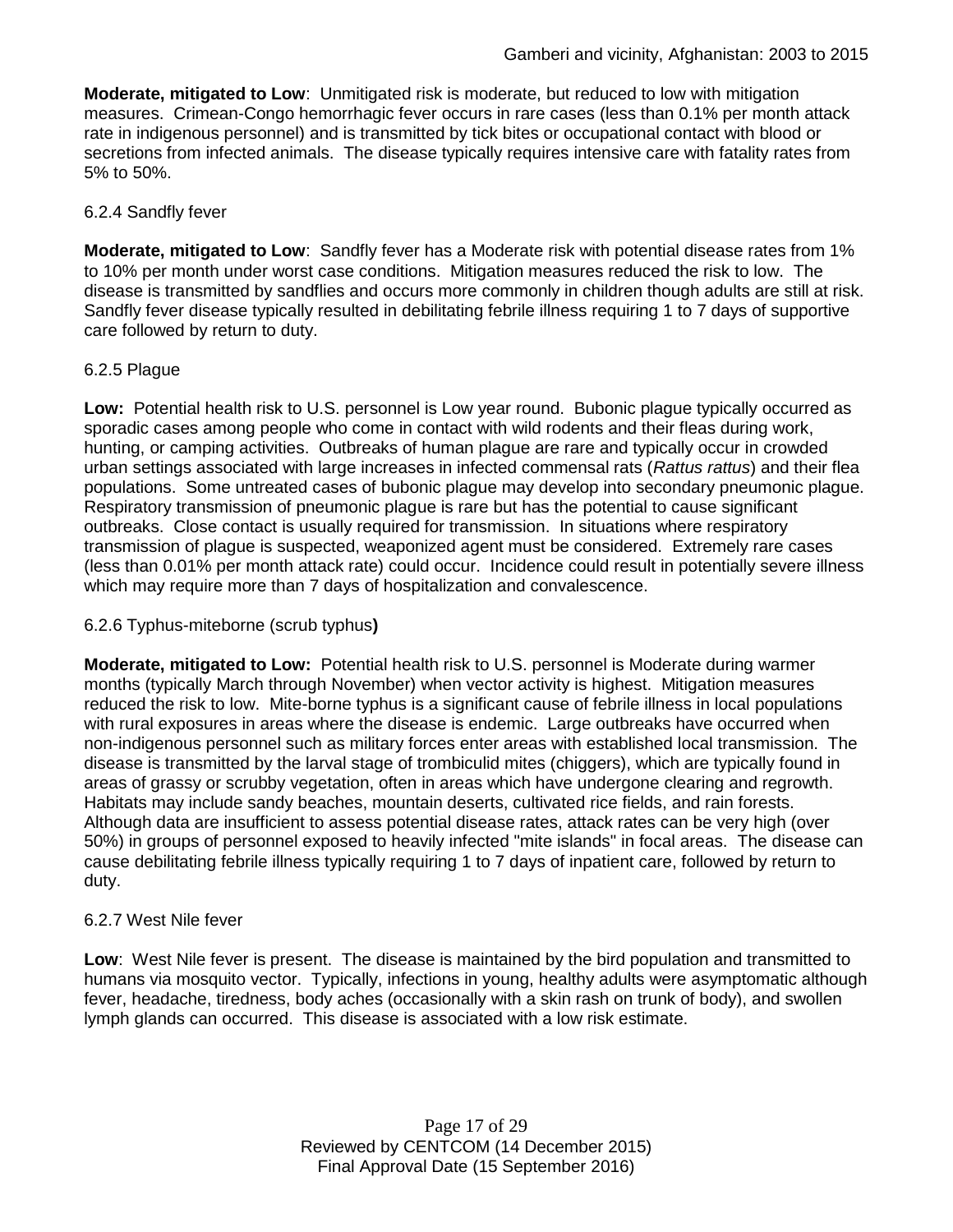### 6.2.8 Short -term health risks:

**Low:** The unmitigated health risk estimate is High for malaria (infection rate of less than 1% per month), Moderate for leishmaniasis-cutaneous (acute), Crimean-Congo hemorrhagic fever, sandfly fever, typhus-miteborne; and Low for, the plague and West Nile fever. Health risk is reduced to low by proper wear of the uniform, application of repellent to exposed skin, and appropriate chemoprophylaxis. Confidence in health risk estimate was high.

### 6.2.9 Long-term health risks:

**Low:** The unmitigated risk is moderate for leishmaniasis-visceral (chronic). Risk is reduced to Low by proper wear of the uniform and application of repellent to exposed skin. Confidence in the risk estimate is high.

#### 6.3 Water Contact Diseases

Operations or activities that involve extensive water contact may result in personnel being temporarily debilitated with leptospirosis in some locations. Leptospirosis health risk typically increases during flooding. In addition, although not specifically assessed in this document, bodies of surface water are likely to be contaminated with human and animal waste. Activities such as wading or swimming may result in exposures to enteric diseases such as diarrhea and hepatitis via incidental ingestion of water. Prolonged water contact also may lead to the development of a variety of potentially debilitating skin conditions such as bacterial or fungal dermatitis. Mitigation strategies were in place and included avoiding water contact and recreational water activities, proper wear of uniform (especially footwear), and protective coverings for cuts/abraded skin.

### 6.3.1 Leptospirosis

**Moderate, mitigated to Low**: Human infections occur seasonally (typically April through November) through exposure to water or soil contaminated by infected animals and is associated with wading, and swimming in contaminated, untreated open water. The occurrence of flooding after heavy rainfall facilitates the spread of the organism because as water saturates the environment *Leptospira* present in the soil passes directly into surface waters. *Leptospira* can enter the body through cut or abraded skin, mucous membranes, and conjunctivae. Infection may also occur from ingestion of contaminated water. The acute, generalized illness associated with infection may mimic other tropical diseases (for example, dengue fever, malaria, and typhus), and common symptoms include fever, chills, myalgia, nausea, diarrhea, cough, and conjunctival suffusion. Manifestations of severe disease can include jaundice, renal failure, hemorrhage, pneumonitis, and hemodynamic collapse. Recreational activities involving extensive water contact may result in personnel being temporarily debilitated with leptospirosis. Incidence could result in debilitating febrile illness typically requiring 1 to 7 days of inpatient care, followed by return to duty; some cases may require prolonged convalescence. This disease is associated with a Moderate health risk estimate.

#### 6.3.2 Short-term health risks:

**Low:** Unmitigated Health risk of leptospirosis is Moderate during warmer months. Mitigation measures reduce the risk to Low. Confidence in the health risk estimate is high.

6.3.3 Long-term health risks:

#### **None identified based on available data.**

Page 18 of 29 Reviewed by CENTCOM (14 December 2015) Final Approval Date (15 September 2016)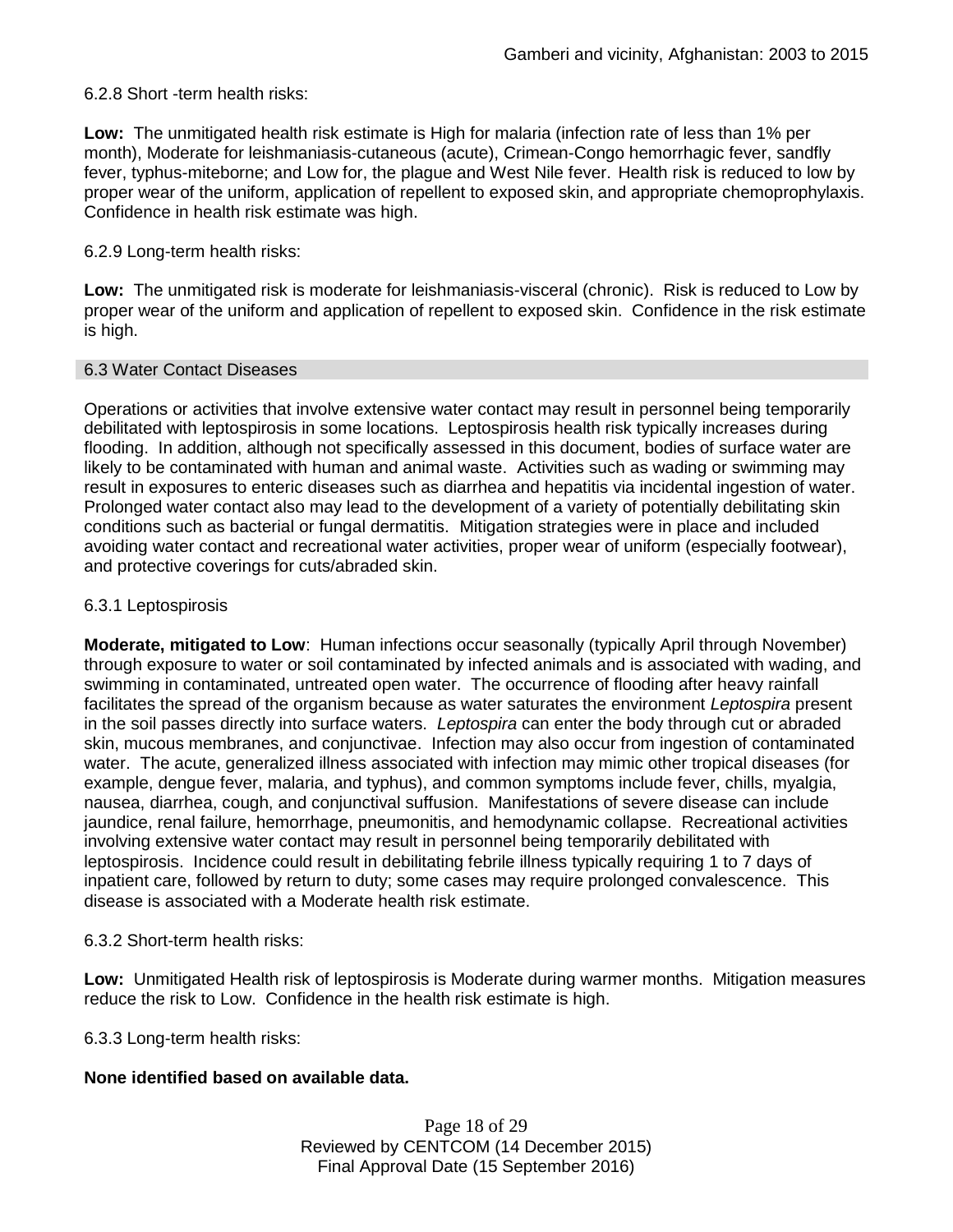### 6.4 Respiratory Diseases

Although not specifically assessed in this document, deployed U.S. forces may be exposed to a wide variety of common respiratory infections in the local population. These include influenza, pertussis, viral upper respiratory infections, viral and bacterial pneumonia, and others. The U.S. military populations living in close-quarter conditions are at risk for substantial person-to-person spread of respiratory pathogens. Influenza is of particular concern because of its ability to debilitate large numbers of unvaccinated personnel for several days. Mitigation strategies were in place and included routine medical screenings, vaccination, enforcing minimum space allocation in housing units, implementing head-to-toe sleeping in crowded housing units, implementation of proper personal protective equipment (PPE) when necessary for healthcare providers and detention facility personnel.

### 6.4.1 Tuberculosis (TB)

**Moderate, mitigated to Low:** Potential health risk to U.S. personnel is Moderate, mitigated to Low, year round. Transmission typically requires close and prolonged contact with an active case of pulmonary or laryngeal TB, although it also can occur with more incidental contact. The Army Surgeon General has defined increased risk in deployed Soldiers as indoor exposure to locals or third country nationals of greater than one hour per week in a highly endemic active TB region.

### 6.4.2 Meningococcal meningitis

**Low:** Meningococcal meningitis poses a Low risk and is transmitted from person to person through droplets of respiratory or throat secretions. Close and prolonged contact facilitates the spread of this disease. Meningococcal meningitis is potentially a very severe disease typically requiring intensive care; fatalities may occur in 5-15% of cases.

6.4.3 Short-term health risks:

**Low:** Moderate (TB) to Low (for meningococcal meningitis). Overall risk was reduced to Low with mitigation measures. Confidence in the health risk estimate is high.

6.4.4 Long-term health risks:

**None identified based on available data.** Tuberculosis is evaluated as part of the post deployment health assessment (PDHA). A TB skin test is required post-deployment if potentially exposed and is based upon individual service policies.

#### 6.5 Animal-Contact Diseases

#### 6.5.1 Rabies

**Moderate, mitigated to Low:** Rabies posed a year-round moderate risk. Occurrence in local animals was well above U.S. levels due to the lack of organized control programs. Dogs are the primary reservoir of rabies in Afghanistan, and a frequent source of human exposure. Rabies is transmitted by exposure to the virus-laden saliva of an infected animal, typically through bites, but could occur from scratches contaminated with the saliva. A U.S. Army Soldier deployed to Afghanistan from May 2010 to May 2011 died of rabies in New York on 31 August 2011 (Reference 7). Laboratory results indicated the Soldier was infected from contact with a dog while deployed. Although the vast majority (>99%) of persons who develop rabies disease will do so within a year after a risk exposure, there have been rare reports of individuals presenting with rabies disease up to six years or more after their last known risk exposure. Mitigation strategies included command emphasis of CENTCOM GO 1B, reduction of

> Page 19 of 29 Reviewed by CENTCOM (14 December 2015) Final Approval Date (15 September 2016)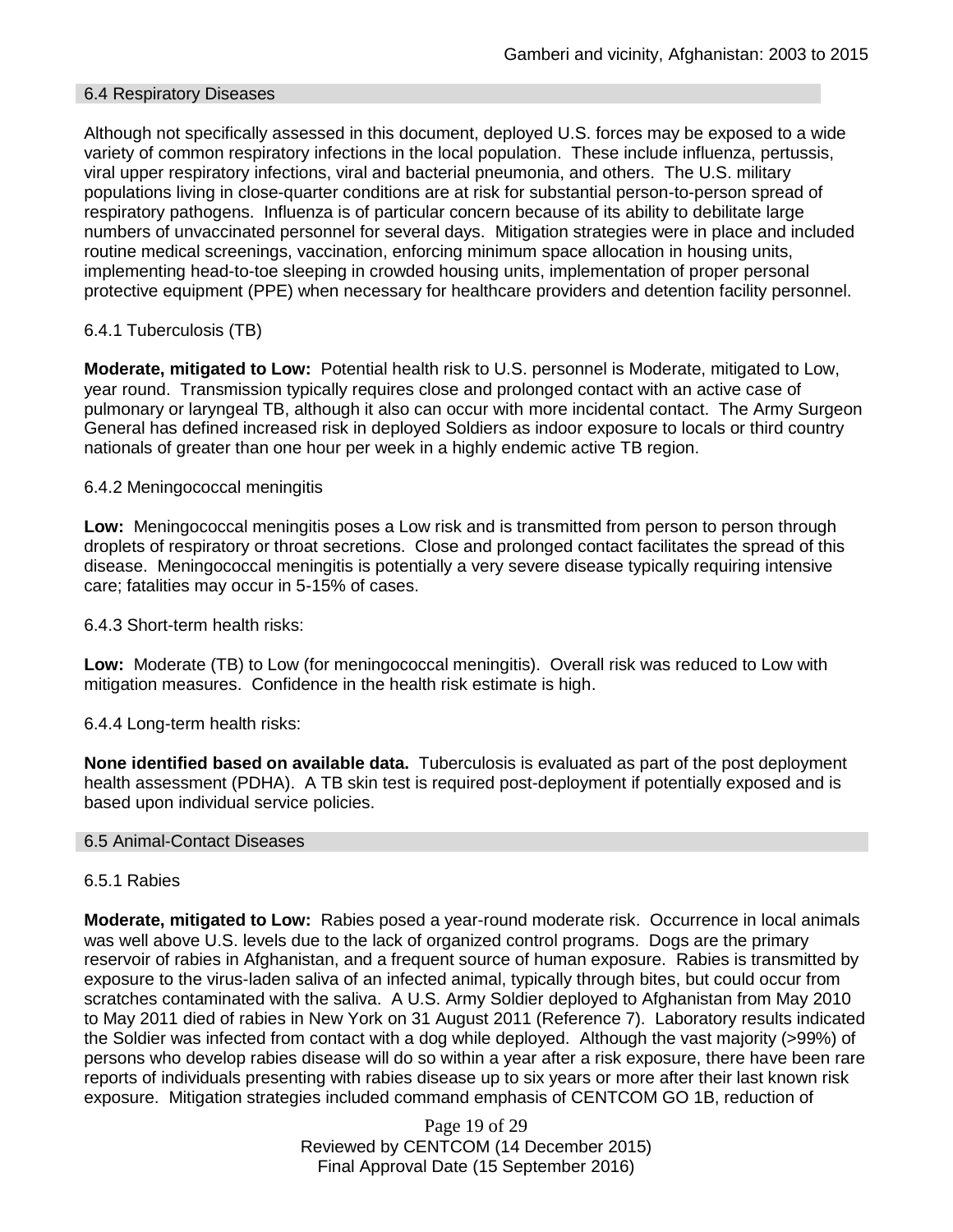animal habitats, active pest management programs, and timely treatment of feral animal scratches/bites.

### 6.5.2 Anthrax

**Low:** Anthrax cases are rare in indigenous personnel, and pose a Low risk to U.S. personnel. Anthrax is a naturally occurring infection; cutaneous anthrax is transmitted by direct contact with infected animals or carcasses, including hides. Eating undercooked infected meat may result in contracting gastrointestinal anthrax. Pulmonary anthrax is contracted through inhalation of spores and is extremely rare. Mitigation measures included consuming approved food sources, proper food preparation and cooking temperatures, avoidance of animals and farms, dust abatement when working in these areas, vaccinations, and proper PPE for personnel working with animals.

### 6.5.3 Q-Fever

**Moderate, mitigated to Low:** Potential health risk to U.S. personnel is Moderate, but mitigated to Low, year round. Rare cases are possible among personnel exposed to aerosols from infected animals, with clusters of cases possible in some situations. Significant outbreaks (affecting 1-50%) can occur in personnel with heavy exposure to barnyards or other areas where animals are kept. Unpasteurized milk may also transmit infection. The primary route of exposure is respiratory, with an infectious dose as low as a single organism. Incidence could result in debilitating febrile illness, sometimes presenting as pneumonia, typically requiring 1 to 7 days of inpatient care followed by return to duty. Mitigation strategies in place as listed in paragraph 6.5.2 except for vaccinations.

### 6.5.4 H5N1 avian influenza

**Low:** Potential health risk to U.S. personnel is Low. Although H5N1 avian influenza (AI) is easily transmitted among birds, bird-to-human transmission is extremely inefficient. Human-to-human transmission appears to be exceedingly rare, even with relatively close contact. Extremely rare cases (less than 0.01% per month attack rate) could occur. Incidence could result in very severe illness with fatality rate higher than 50 percent in symptomatic cases. Mitigation strategies included avoidance of birds/poultry and proper cooking temperatures for poultry products.

### 6.5.5 Short-term health risks:

**Low:** The short-term unmitigated risk is Moderate for rabies and Q-fever; and Low for anthrax and H5N1 avian influenza. Mitigation measures reduced the overall risk to Low.Confidence in risk estimate is high.

#### 6.5.6 Long-term health risks:

**Low:** A Low long term risk exists for rabies because, in rare cases, the incubation period for rabies can be several years.

### **7 Venomous Animal/Insect**

All information was taken directly from the Armed Forces Pest Management Board (Reference 8) and the Clinical ToxinologyToxicology Resources web site from the University of Adelaide, Australia (Reference 9). The species listed below have home ranges that overlap the location of Gamberi and vicinity, and may present a health risk if they are encountered by personnel. See Section 9 for more information about pesticides and pest control measures.

> Page 20 of 29 Reviewed by CENTCOM (14 December 2015) Final Approval Date (15 September 2016)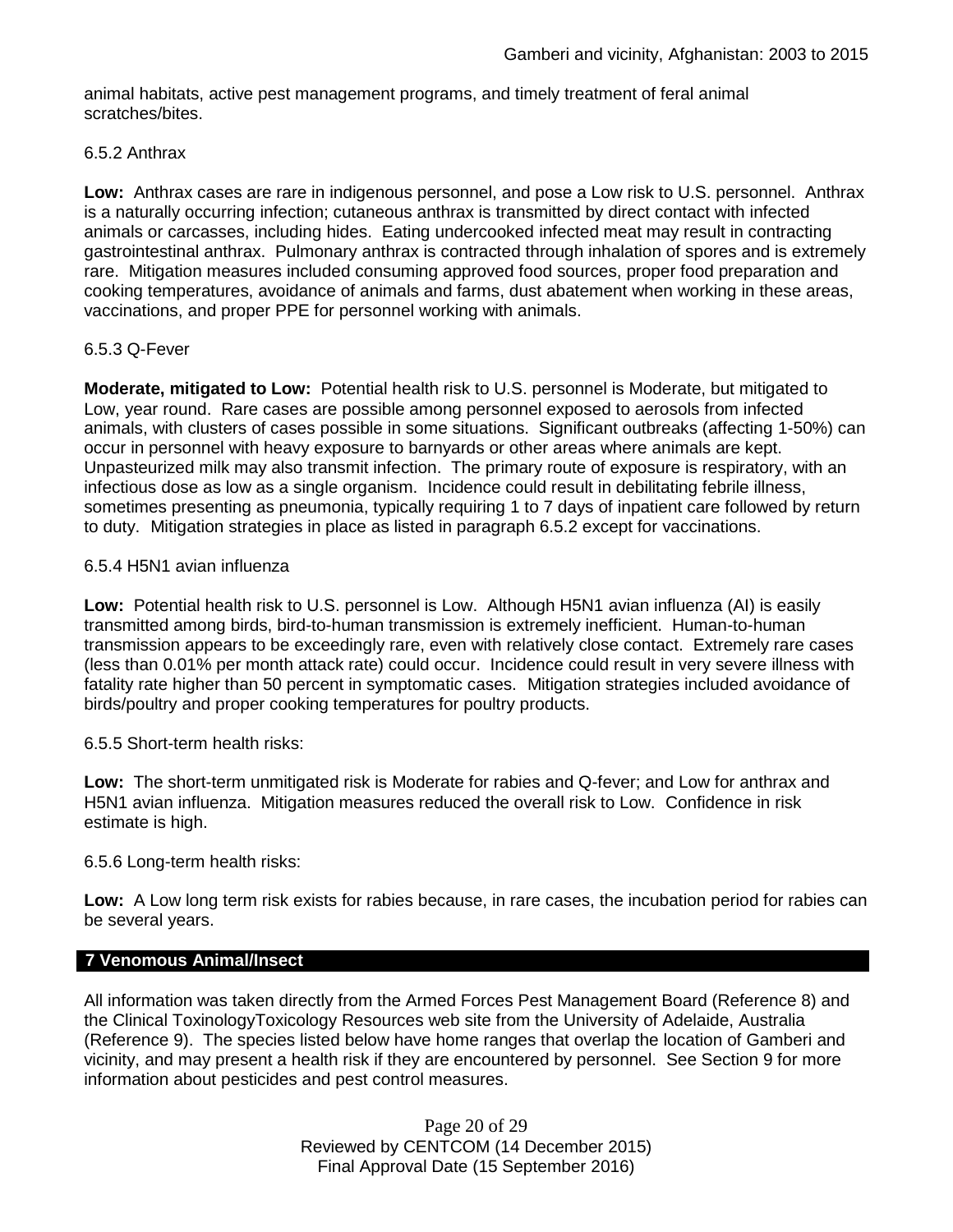## 7.1 Spiders

 *Latrodectus dahlia* (widow spider): Severe envenoming possible, potentially lethal. However, venom effects are mostly minor and even significant envenoming is unlikely to be lethal.

## 7.2 Scorpions

 *Androctonus afghanus, Androctonus amoreuxi,* and *Androctonus baluchicus*: Severe envenoming possible, potentially lethal. Severe envenoming may produce direct or indirect cardio toxicity, with cardiac arrhythmias, cardiac failure. Hypovolaemic hypotension possible in severe cases due to fluid loss through vomiting and sweating.

 *Afghanobuthus nuamanni, Mesobuthus caucasicus, Mesobuthus eupeus, Mesobuthus macmahoni, Orthochirus afghanus, Orthochirus Jalalabadensis Orthochirus pallidus, and Orthochirus samrchelsis*: There are a number of dangerous Buthid scorpions, but there are also some known to cause minimal effects only. Without clinical data it is unclear where these species fit within that spectrum.

 *Hottentotta alticola*, and *Hottentotta saulcyi*: Moderate envenoming possible but unlikely to prove lethal. Stings by these scorpions are likely to cause only short lived local effects, such as pain, without systemic effects.

 *Scorpiops afghanus*: Mild envenoming only, not likely to prove lethal. Stings by these scorpions are likely to cause only short lived local effects, such as pain, without systemic effects

### 7.3 Snakes

 *Gloydius halys* (Haly's Pit Viper): Severe envenoming possible, potentially lethal. Bites may cause moderate to severe coagulopathy and haemorrhagins causing extensive bleeding.

 *Macrovipera lebetina obtuse* (Levantine Viper)*, Macrovipera lebetina turanica* (Levantine Viper): Severe envenoming possible, potentially lethal. Bites may cause mild to severe local effects, shock & coagulopathy.

7.4 Short-term health risk:

**Low:** If encountered, effects of venom vary with species from mild localized swelling (e.g. widow spider) to potentially lethal effects (e.g., Haly's Pit Viper). See effects of venom above. Mitigation strategies included avoiding contact, proper wear of uniform (especially footwear), and timely medical treatment. Confidence in the health risk estimate is low (Reference 4, Table 3-6).

7.5 Long-term health risk:

### **None identified.**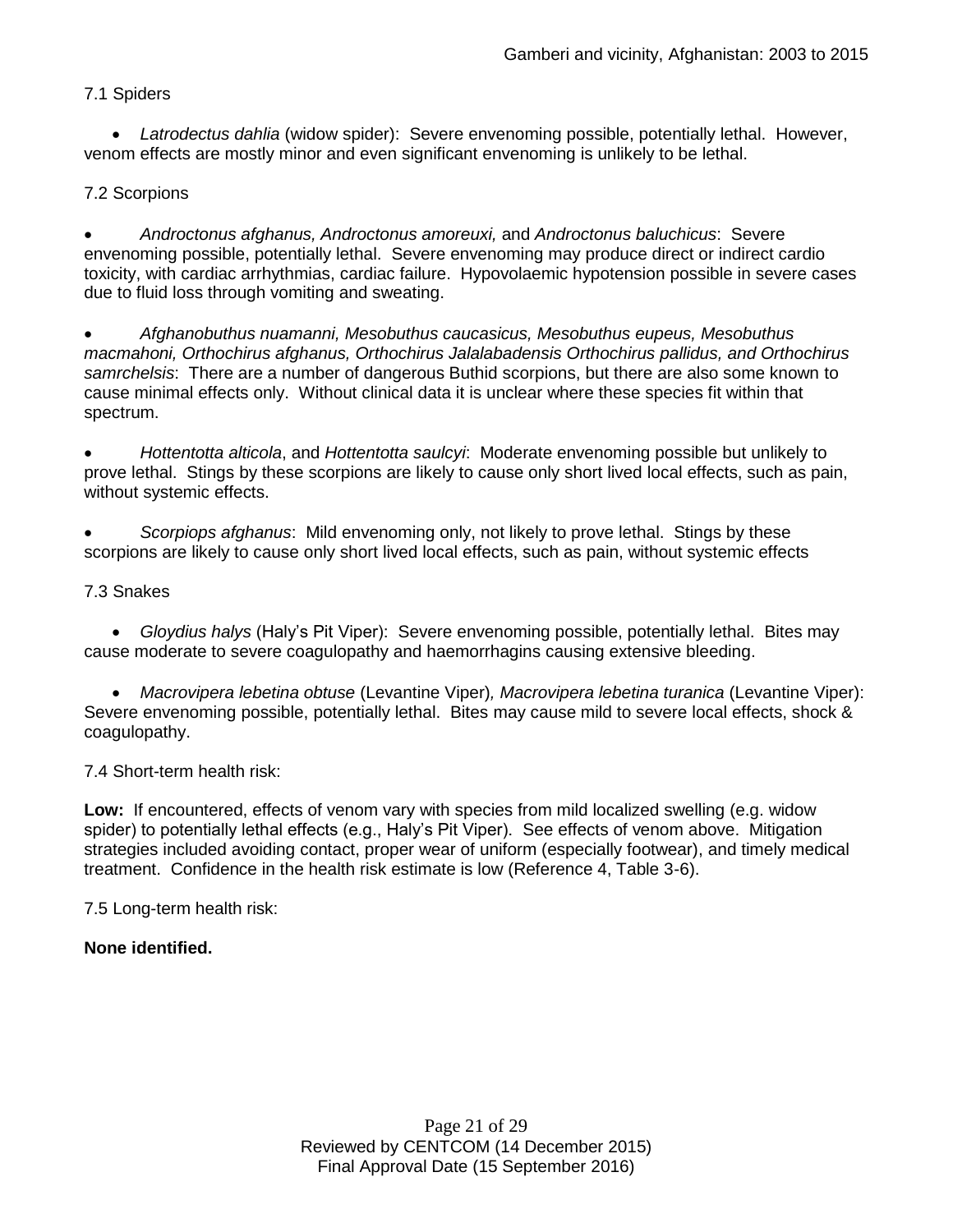# **8 Heat/Cold Stress**

### 8.1 Heat/Cold

These six camps/FOBs were located in the Laghman province which exhibits a warm climate. Temperatures ranged from 30-40 degrees Fahrenheit (°F) in the winter to heat category 1 and above between April and November. Heavy rains coming off mountains during winter/spring months may have affected these camps. Typically temperatures for most daylight hours during the months of May and September were above 90°F, which is in the Heat Category 5 range. Some areas of this province don't typically drop into the freezing temperature range.

The risk assessment for Non-Freezing Cold Injuries (NFCI), such as chilblain, trench foot, and hypothermia, is Low based on historical temperature and precipitation data. Frostbite is unlikely to occur because temperatures rarely drop below freezing. However, personnel may encounter significantly lower temperatures during field operations at higher altitudes. As with heat stress/injuries, cold stress/injuries are largely dependent on operational and individual factors instead of environmental factors alone (Reference 9).

The health risk of heat stress/injury based on temperatures alone ranges from Moderate (78-81.9°F) to high (82-87.9°F) to extremely high (≥ 88°F) from May – September, and low (< 78°F) from October – April. However, work intensity and clothing/equipment worn pose greater health risk of heat stress/injury than environmental factors alone (Reference 9). Managing risk of hot weather operations included monitoring work/rest periods, proper hydration, and taking individual risk factors (e.g., acclimation, weight, and physical conditioning) into consideration. Risk of heat stress/injury was reduced with preventive measures.

### 8.1.1 Short-term health risk:

**Low to High, mitigated to Low:** The risk of heat injury was reduced to low through preventive measures such as work/rest cycles, proper hydration and nutrition, and monitoring Wet Bulb Globe Temperature (WBGT). However, the risk may be greater of heat injury in unacclimatized or susceptible populations (older, previous history of heat injury, poor physical condition, underlying medical/health conditions), and those under operational constraints (equipment, PPE, vehicles). Confidence in the health risk estimate is medium (Reference 4, Table 3-6). The health risk of cold injury is Low. Confidence in the health risk estimate is medium.

### 8.1.2 Long-term health risk:

**Low:** The long-term risk is Low. However, the risk may be greater for certain susceptible persons– those older (i.e., greater than 45 years), in lesser physical shape, or with underlying medical/health conditions. Long-term health implications from heat injuries are rare but may occur, especially from more serious injuries such as heat stroke. It is possible that high heat in conjunction with various chemical exposures may increase long-term health risks, though specific scientific evidence is not conclusive. Confidence in these risk estimates is medium (Reference 4, Table 3-6). The health risk of cold injury is Low. Confidence in the health risk estimate is high.

> Page 22 of 29 Reviewed by CENTCOM (14 December 2015) Final Approval Date (15 September 2016)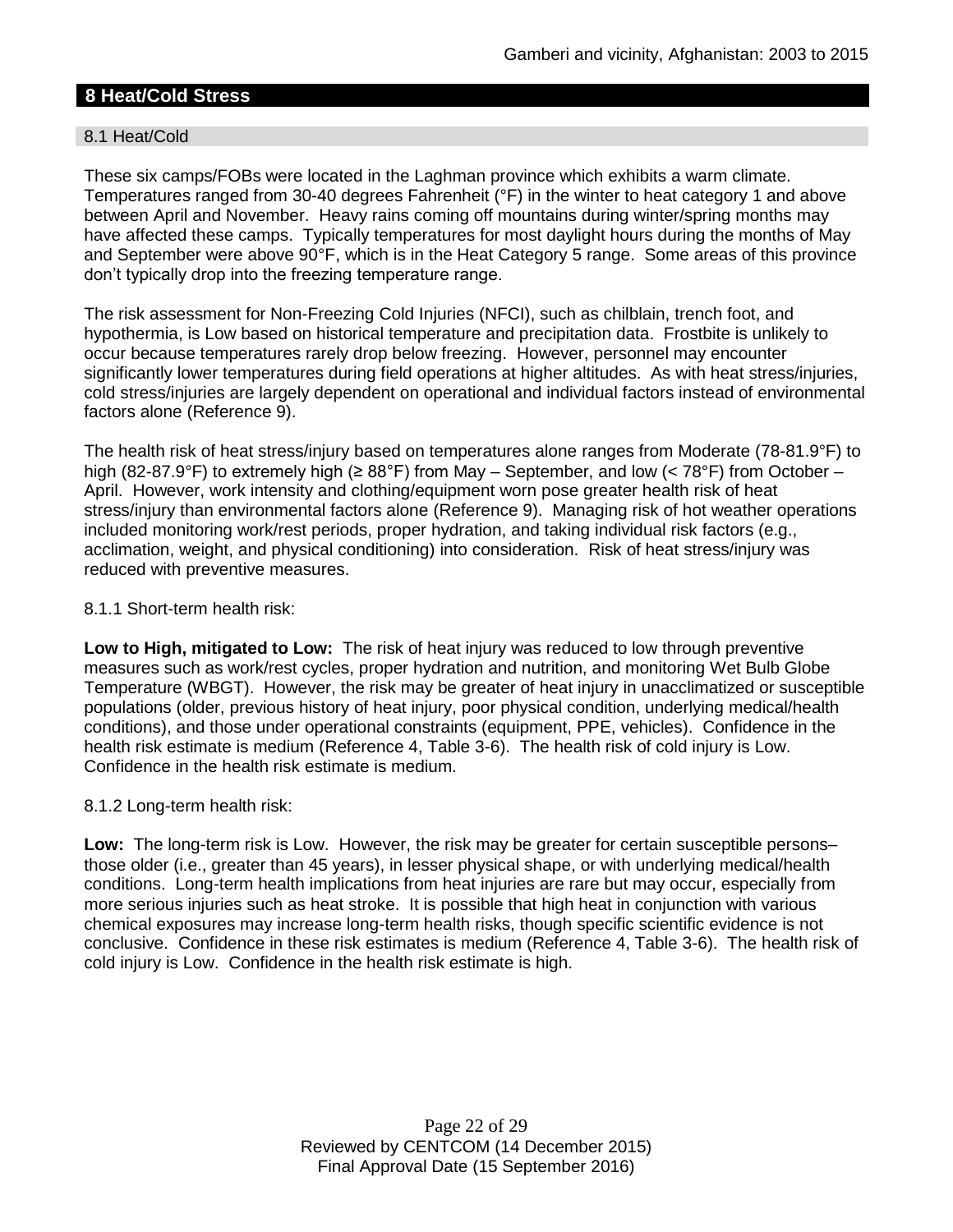# **9 Noise**

### 9.1 Continuous

Aircraft operations have the potential to cause significant noise hazard to flight line and helicopter landing zone support personnel. Because of the potential noise hazard inherent in the helicopter landing zone, personnel are required to wear dual hearing protection when working on the flight line.

Personnel residing in close proximity to generators will routinely be exposed to noise levels as high as 82.0 dB. Although this is below the 85 dB threshold requiring hearing protection, it still presents a concern for hearing conservation.

### 9.1.1 Short health risks:

**Low:** The short-term risk of noise injury with appropriate hearing protection use is low. Few exposed personnel (if any) are expected to have noticeable health effects during mission. Confidence in risk assessment is low (Reference 4).

### 9.1.2 Long-term health risk:

**Low to moderate:** The long-term risk of noise injury with appropriate hearing protection use is low with few exposed personnel (if any) are expected to develop delayed onset, irreversible effects. If protective measures are not used, the risk is elevated to moderate and many exposed personnel are plausibly expected to develop delayed onset, irreversible effects. Confidence in risk assessment is low (Reference 4).

#### 9.2 Impulse

No specific hazard sources were documented in the DOEHRS or MESL from 01 January 2003 to 31 December 2015 timeframe.

9.2.1 Short-term and Long-term health risks:

### **Not evaluated**.

### **10 Unique Incidents/Concerns**

#### 10.1 Potential environmental contamination sources

DoD personnel are exposed to various chemical, physical, ergonomic, and biological hazards in the course of performing their mission. These types of hazards depend on the mission of the unit and the operations and tasks which the personnel are required to perform to complete their mission. The health risk associated with these hazards depends on a number of elements including what materials are used, how long the exposure last, what is done to the material, the environment where the task or operation is performed, and what controls are used. The hazards can include exposures to heavy metal particulates (e.g., lead, cadmium, manganese, chromium, and iron oxide), solvents, fuels, oils, and gases (e.g., carbon monoxide, carbon dioxide, oxides of nitrogen, and oxides of sulfur). Most of these exposures occur when performing maintenance task such as painting, grinding, welding, engine repair, or movement through contaminated areas. Exposures to these occupational hazards can occur through inhalation (air), skin contact, or ingestion; however exposures through air are generally associated with the highest health risk.

> Page 23 of 29 Reviewed by CENTCOM (14 December 2015) Final Approval Date (15 September 2016)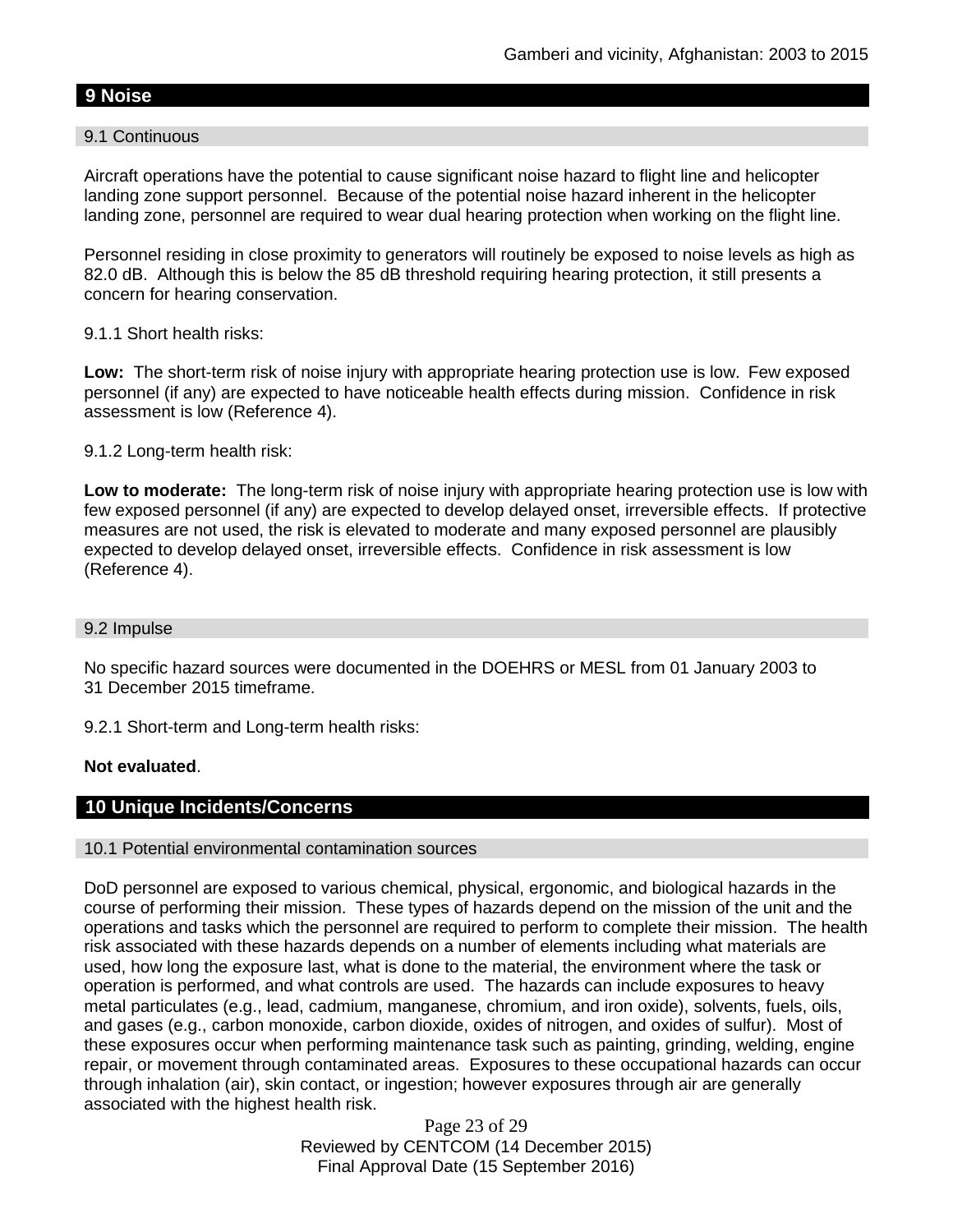#### 10.2 Waste Sites/Waste Disposal

#### **Hazardous Waste:**

FOB Gamberi: There was jet propulsion fuel, type 8 (JP-8), Gasoline and JP-4 stored near the HLZ and POL and solvents stored in the motor pool area. All hazardous waste is shipped to FOB Fenty for storage before its final disposal at Bagram Airfield (BAF).

FOB Xio Hao: There were two 10,000-15,000 gallon blivets that stored JP-8 fuel and there were three containers that stored JP-4 fuel at the vehicle staging area on the site. Hazardous Material was temporarily stored until it was shipped by contractors to Jalalabad Airfield (JAF) for disposal.

FOB Mehtar Lam: There was mention of JP-8, JP-4, Gasoline and POL products being stored at the site but the quantities were not specified. All hazardous waste is shipped off post for disposal.

COP Najil: There were an unknown number of 22,700 liter bladders that stored JP-8 fuel at the site. The hazardous waste was transported off post to FOB Mehtar Lam for eventual disposal.

Information on hazardous waste was not available for all other locations included in this report.

#### **Solid waste:**

FOB Gamberi: The waste at FOB Gamberi was hauled off site to an undisclosed location.

FOB Xio Hao: According to the 2013 OESHA report, all trash/garbage from around the FOB was collected and trucked off-site by local nationals and carried to a dump site several miles from the FOB at an undisclosed location removed from houses and farmland. No information was provided on medical waste at the site. The 2012 OEHSA report indicated that there was a 10 x 10 meters sized burn pit on the site that was located away from the living area and was used to dispose of industrial, construction and demolition material. No other information was provided.

FOB Mehtar Lam: According to the February and June 2012 OESHA report, solid waste was burned in a 5 x 5 burn pit located in the south east corner of the FOB away from housing and medical waste was shipped off to FOB Fenty/Bagram Airfield. The 2013 OEHSA report indicated that the solid waste was loaded up by local nationals and hauled off of the FOB. The 2013 OEHSA report also noted that a 30ft x 20ft burn pit was used only to burn paper products. This burn pit was located in the northwest area of the camp, near the motor pool.

COP Najil: According to the 2012 OESHA report solid waste was accumulated and disposed of at a contractor operated burn pit located on the eastern portion of the COP away from billeting and other occupied sites. The solid waste was burned daily. Prevailing winds were such that emissions from the burn pit were normally carried away from the COP. Regulated Medical waste other than sharps was reportedly burned in the burn pit during 2012 but that was stopped and all regulated medical waste was shipped to Mehtar Lam for subsequent transport to FOB Fenty for disposal.

Information on solid waste was not available for any of the other locations included in this assessment.

#### **Wastewater:**

FOB Gamberi: The wastewater was either trucked off-site or piped off-site to an unknown location.

COP Najil: The grey wastewater was trucked off site for disposal.

Page 24 of 29 Reviewed by CENTCOM (14 December 2015) Final Approval Date (15 September 2016)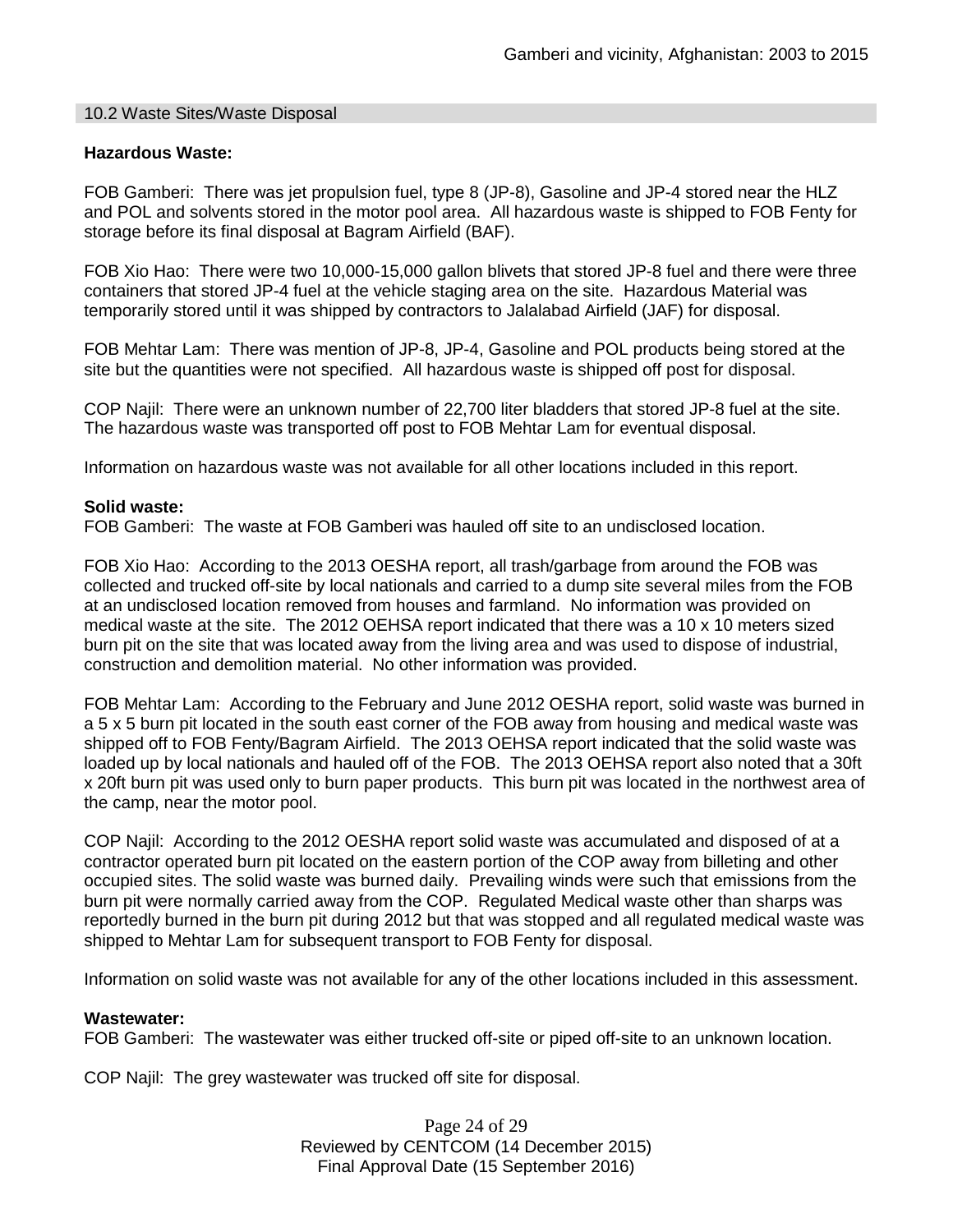FOB Mehtar Lam: The wastewater was pumped into a truck from the septic tanks and then taken offsite for disposal.

There was no wastewater information available for the other locations included in this document.

#### 10.3 Fuel/petroleum products/industrial chemical spills

There was no data available in regards to any specific spills at locations included in this document.

#### 10.4 Pesticides/Pest Control:

The health risk of exposure to pesticide residues is considered within the framework of typical residential exposure scenarios, based on the types of equipment, techniques, and pesticide products that have been employed, such as enclosed bait stations for rodenticides, various handheld equipment for spot treatments of insecticides and herbicides, and a number of ready-to-use (RTU) methods such as aerosol cans and baits. The control of rodents required the majority of pest management inputs, with the acutely toxic rodenticides staged as solid formulation lethal baits placed in tamper-resistant bait stations indoors and outdoors throughout cantonment areas. Nuisance insects, including biting and stinging insects such as bees, wasps, and ants, also required significant pest management inputs. Use of pesticides targeting against these pests generally involved selection of compounds with low mammalian toxicity and short-term residual using pinpoint rather than broadcast application techniques. No specific hazard sources were documented in DOEHRS or MESL data portal. Numerous monthly pesticide application reports in the MESL data portal for Gamberi and vicinity, list the usage of pesticides on the site. The monthly pesticide application reports were for FOB Gamberi and FOB Mehtar Lam specifically, no information was available for the other locations. For each pesticide product applied during this period, the EPA approved label has been archived, providing a framework how each pesticide handled and applied (see below).

#### 10.4.1 Rodenticides

These rodenticides listed below and used to control rodents were found at both FOB Gamberi and FOB Mehtar Lam:

Bromadiolone, Brodifacoum.

#### 10.4.2 Insecticides

Insecticides used to control ants, bees, bedbugs, crickets, centipedes, cockroaches, fleas, flies, lice, mosquitoes, spiders, termites, ticks and wasps include the following listed below separated by location.

FOB Gamberi: *Bacillus thuringiensis subspecies israelensis, Bifenthrin, β-Cyfluthrin, Cypermethrin, DEET, d-trans Allethrin, Fipronil, Imidacloprid, Lambda-cyhalothrin, Pyrethrins, Piperonyl Butoxide, Phenothrin,* and *Z-9 Tricosene.*

FOB Mehtar Lam: *Bacillus thuringiensis subspecies israelensis, Bifenthrin, β-Cyfluthrin, Cypermethrin, DEET, d-trans Allethrin, delamethrin, Fipronil, Hydramethylnon, Imidacloprid, Lambda-cyhalothrin, Methomyl, Pyrethrins, Piperonyl Butoxide, Phenothrin, (S)-Methoprene,* and *Z-9 Tricosene.*

10.4.3 Short-term and Long-term health risks

**Low:** Long term health risk is Low. Confidence in the health risk assessment is medium (Reference 4, Table 3-6).

> Page 25 of 29 Reviewed by CENTCOM (14 December 2015) Final Approval Date (15 September 2016)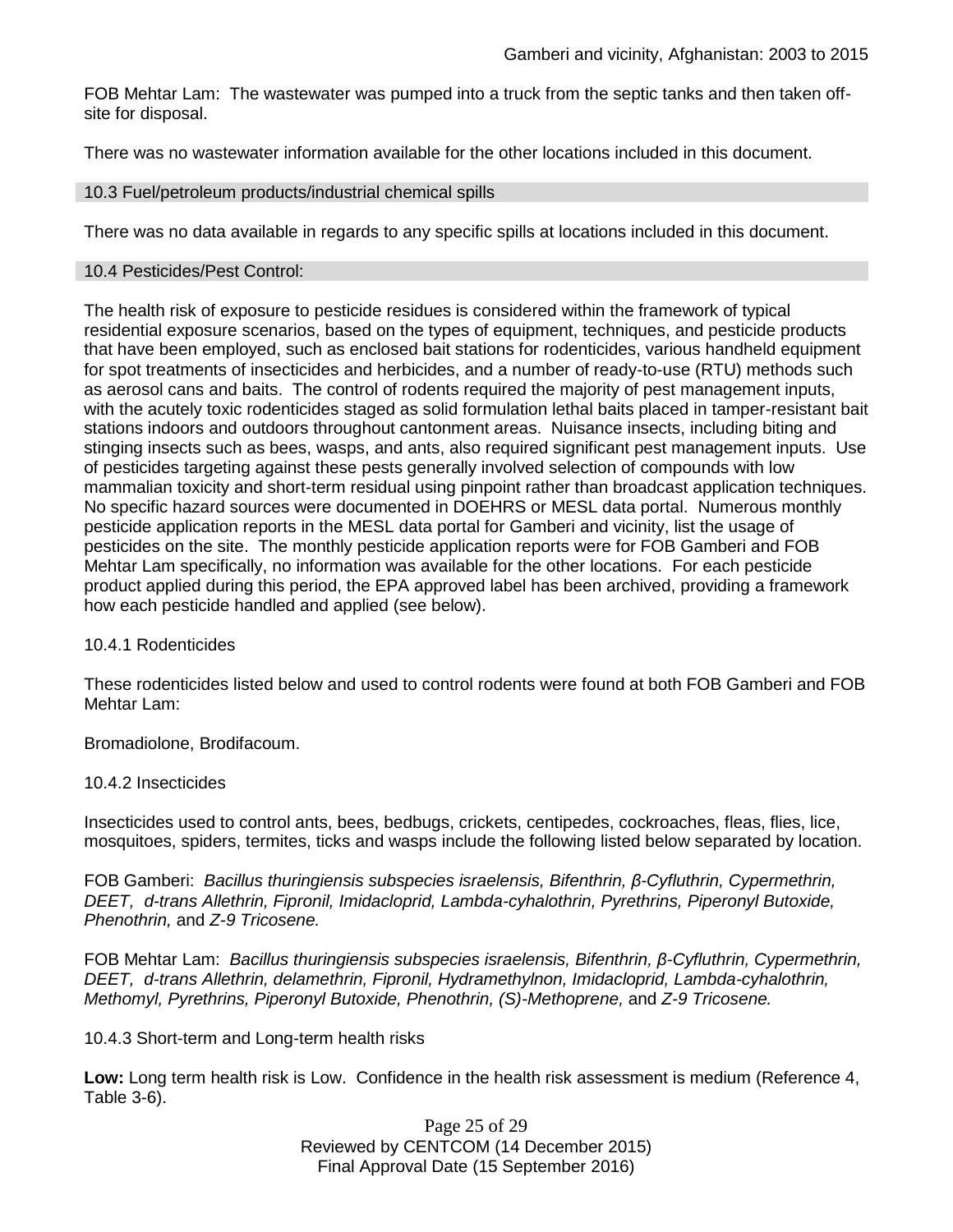#### 10.5 Asbestos

There was no data available to evaluate.

#### 10.6 Lead Based Paint

There was no data available to evaluate.

#### 10.7 Burn Pit

While not specific to Gamberi and vicinity, the consolidated epidemiological and environmental sampling and studies on burn pits that have been conducted as of the date of this publication have been unable to determine whether an association does or does not exist between exposures to emissions from the burn pits and long-term health effects (Reference 10). The Institute of Medicine committee's (Reference 10) review of the literature and the data suggests that service in Iraq or Afghanistan (i.e., a broader consideration of air pollution than exposure only to burn pit emissions) may be associated with long-term health effects, particularly in susceptible (e.g., those who have asthma) or highly exposed subpopulations, such as those who worked at the burn pit. Such health effects would be due mainly to high ambient concentrations of PM from both natural and anthropogenic sources, including military sources. If that broader exposure to air pollution turns out to be relevant, potentially related health effects of concern are respiratory and cardiovascular effects and cancer. Susceptibility to the PM health effects could be exacerbated by other exposures, such as stress, smoking, local climatic conditions, and co-exposures to other chemicals that affect the same biologic or chemical processes. Individually, the chemicals measured at burn pit sites in the study were generally below concentrations of health concern for general populations in the United States. However, the possibility of exposure to mixtures of the chemicals raises the potential for health outcomes associated with cumulative exposure to combinations of the constituents of burn pit emissions and emissions from other sources.

Four locations included in this assessment reported having burn pits/burn barrels and each site is described below.

FOB Mehtar Lam: The March 2013 OEHSA reported a 30ft x 20ft burn pit was located in the northwest area of the camp, near the motor pool site during that time. It was run by military personnel and it was intended only for burning paper waste but other discarded items were occasionally burned as well. In the June 2012 OEHSA report, it was noted that a small burn pit (5 x 5 ft) was located in the southeast corner of the camp away from housing. No specific information was available on exact locations of housing areas on the camp or distance away from the burn pit. It was used to dispose of residential waste and was operated by the FOB Mayor's office. No other information was available.

COP Najil: The available information noted that an unknown sized burn pit that was greater than a year old was located about a 100 yards west of the entry control point. It was used to burn residential waste and was operated by local nationals. No other information or samples were available.

FOB Xio Haq: The June 2012 OEHSA report there was an approximately 10 meters by 10 meters burn pit, located away from the living area that was used to dispose of industrial, construction and demolition materials. No other information or samples were available. The March 2013 OEHSA report noted that no burn pits were present on the camp at that time.

FOB Gamberi: The July 2014 OEHSA report noted that there were burn barrels located on the northwest corner of the FOB, uphill in the retrosort yard area that was military operated and used to

> Page 26 of 29 Reviewed by CENTCOM (14 December 2015) Final Approval Date (15 September 2016)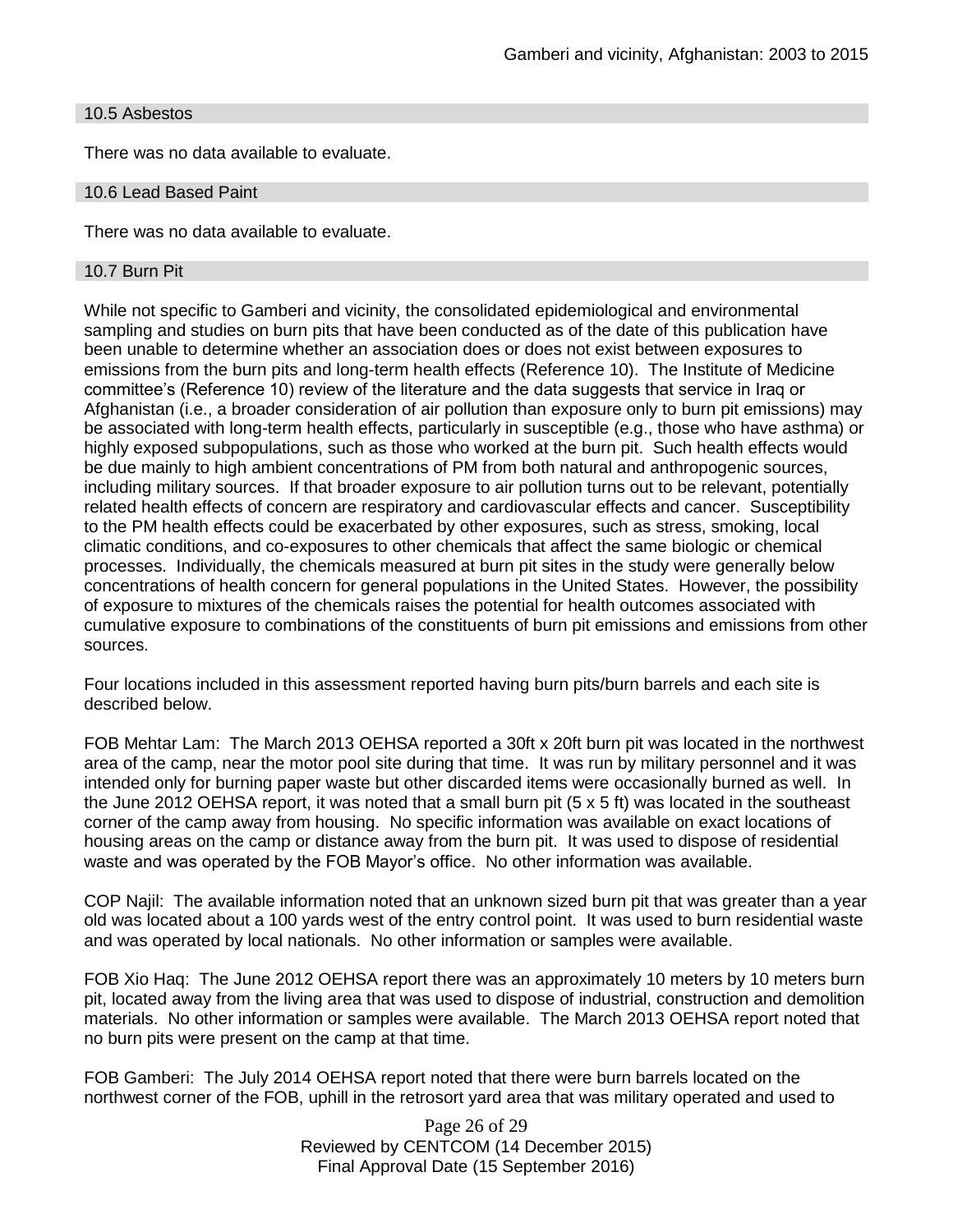dispose of residential and commercial material. No other information or samples were available.

There was one 24-hour  $PM_{10}$  sample taken near the FOB Mehtar Lam burn pit in 2013. The sample had a concentration of 112  $\mu$ g/m<sup>3</sup> which is below the short-term PM<sub>10</sub> negligible MEG (250  $\mu$ g/m<sup>3</sup>). Due to the limited number of samples taken near the burn pits, a risk assessment could not be conducted.

Short-term health risks: **There were not enough data available to evaluate any burn pit related health risk specifically at the Gamberi and vicinity locations.**

Long-term health risks: **Not Evaluated-no available health guidelines**. The EPA has retracted its long-term NAAQS for  $PM_{10}$  due to an inability to clearly link chronic health effects with chronic  $PM_{10}$ exposure levels.

> Page 27 of 29 Reviewed by CENTCOM (14 December 2015) Final Approval Date (15 September 2016)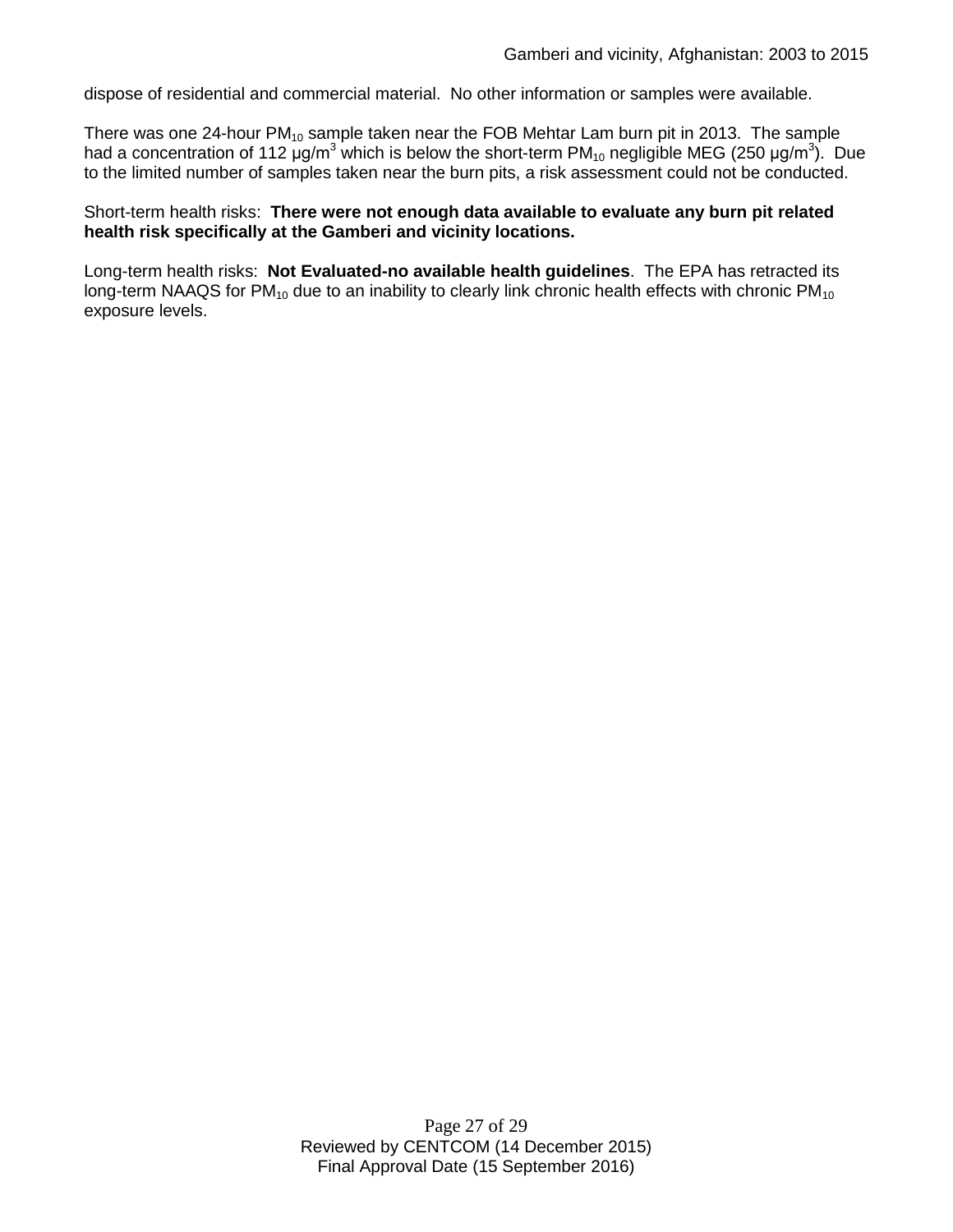# **11 References<sup>1</sup>**

 $\overline{a}$ 

- 1. Defense Occupational and Environmental Health Readiness System (referred to as the DOEHRS-IH EH database) at https://doehrs-ih.csd.disa.mil/Doehrs/. Department of Defense (DoD) Instruction 6490.03, *Deployment Health*, 2006.
- 2. DoDI 6055.05, Occupational and Environmental Health, 2008.
- 3. Joint Staff Memorandum (MCM) 0017-12, Procedures for Deployment Health Surveillance, 2012.
- 4. USA PHC TG230, June 2013 Revision.
- 5. DoD MESL Data Portal: https://mesl.apgea.army.mil/mesl/.Some of the data and reports used may be classified or otherwise have some restricted distribution.
- 6. Modification 12 to United States Central Command Individual Protection and Individual Unit Deployment Policy, 2 December 2013.
- 7. CDC. 2012. Morbidity and Mortality Weekly Report. Imported Human Rabies in a U.S. Army Soldier. May 4, 2012. 61(17); 302-305.
- 8. Armed Forces Pest Management Board: [http://www.afpmb.org/content/venomous-animals](http://www.afpmb.org/content/venomous-animals-country#Afghanistan)[country#Afghanistan](http://www.afpmb.org/content/venomous-animals-country#Afghanistan). U.S. Army Garrison - Forest Glen, Silver Spring, MD.
- 9. Clinical Toxinology Resources: [http://www.toxinology.com/.](http://www.toxinology.com/) University of Adelaide, Australia.
- 10. Goldman RF. 2001. Introduction to heat-related problems in military operations. *In*: Textbook of military medicine: medical aspects of harsh environments Vol. 1, Pandolf KB, and Burr RE (Eds.), Office of the Surgeon General, Department of the Army, Washington DC.
- 11. IOM (Institute of Medicine). 2011*.* Long-term health consequences of exposure to burn pits in Iraq and Afghanistan*.* Washington, DC: The National Academies Press.
- 12. Army Technical Bulletin Medical (TBMED 577), Navy Bureau of Medicine and Surgery (NAVMED P-5010-10), Air Force Manual 48-138\_IP, Departments of the Army, Navy and Air Force, Washington, D.C., 1 MAY 2010. [http://armypubs.army.mil/med/DR\\_pubs/dr\\_a/pdf/tbmed577.pdf](http://armypubs.army.mil/med/DR_pubs/dr_a/pdf/tbmed577.pdf)
- 13. Occupational and Environmental Health Site Assessment Base Camp Gamberi, Afghanistan, 18 June 2012.

 $1$  NOTE. The data are currently assessed using the 2013 TG230. The general method involves an initial review of the data which eliminates all chemical substances not detected above 1-yr negligible MEGs. Those substances screened out are not considered acute or chronic health hazards so are not assessed further. For remaining substances, acute and chronic health effects are evaluated separately for air water (soil is only evaluated for long term risk). This is performed by deriving separate short-term and long term population exposure level and estimates (referred to as population exposure point concentrations (PEPC)) that are compared to MEGs derived for similar exposure durations. If less than or equal to negligible MEG the risk is Low. If levels are higher than negligible then there is a chemical-specific toxicity and exposure evaluation by appropriate SMEs, which includes comparison to any available marginal, critical or catastrophic MEGs. For drinking water 15 L/day MEGs are used for the screening while site specific 5-15 L/day are used for more detailed assessment. For nondrinking water (such as that used for personal hygiene or cooking) the 'consumption rate' is limited to 2 L/day (similar to the EPA) which is derived by multiplying the 5 L/day MEG by a factor of 2.5. This value is used to conservatively assess non drinking uses of water.